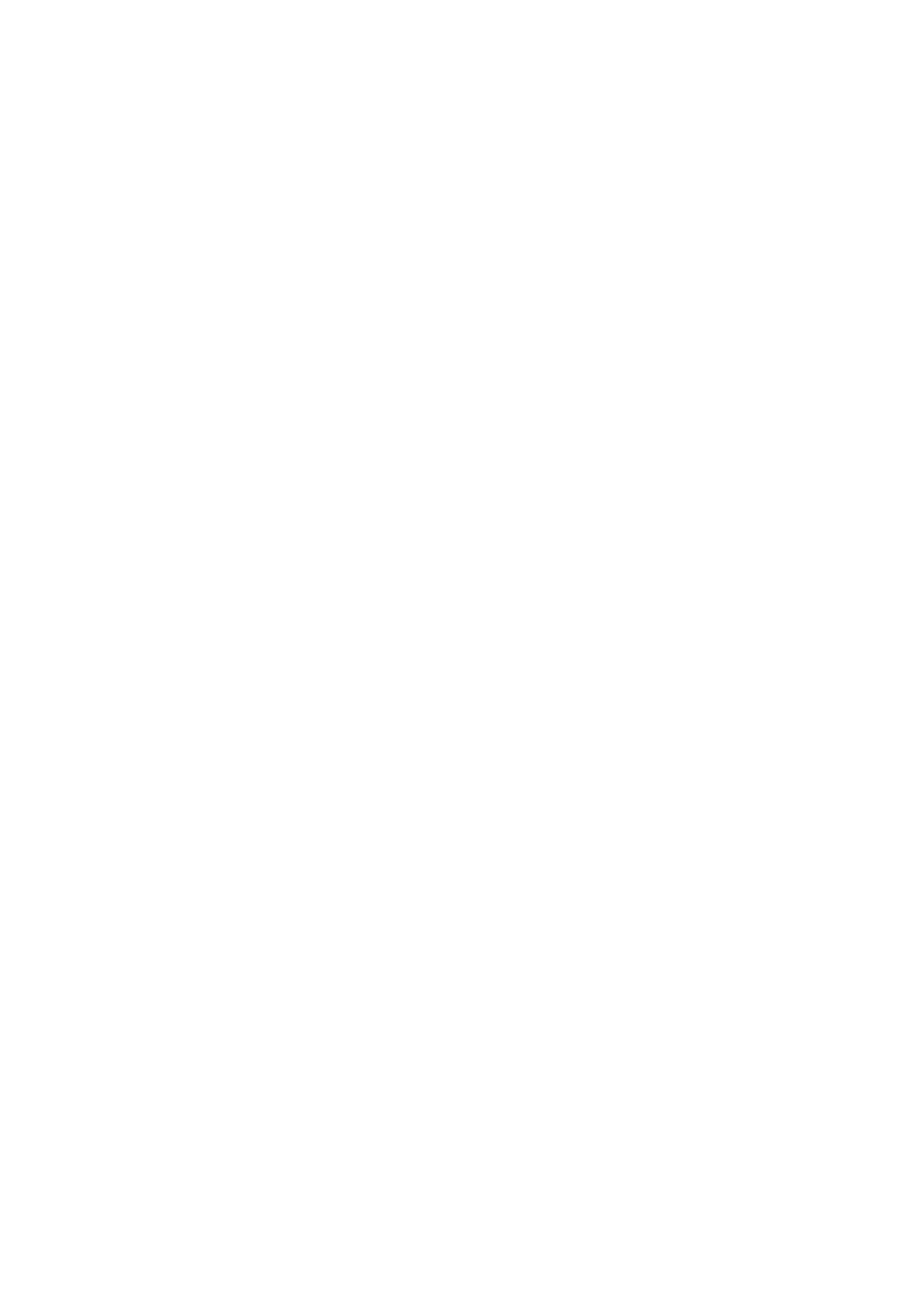# **Revision history**

| <b>Revision</b> | <b>Date</b> | <b>Comment</b>                                                    | <b>Chapter</b>               |
|-----------------|-------------|-------------------------------------------------------------------|------------------------------|
| 01              | 09.05.2019  | <b>New Version</b>                                                | All                          |
| 02              | 07.02.2020  | <b>Material resistance</b><br>Process data,<br>Commands,<br>Annex | 3.4,<br>7.2,<br>7.4,<br>10.2 |
| 03              | 06.08.2020  | <b>Events</b><br><b>Clarification</b><br>Parameter data           | 7.5<br>7.6<br>10.2           |
| 04              | 07.05.2021  | Pin assignment<br><b>Software</b><br>Parameter data               | 6.1<br>10.2, 10.3            |

# **Technical support**

If there are any questions about customer service or repairs service, please contact our customer service team.

#### **Customer Service WITTENSTEIN alpha GmbH**

Walter-Wittenstein-Str. 1 D-97999 Igersheim

Tel.: +49 (0) 79 31 / 493-12900

Fax: +49 (0) 79 31 / 493-10903

Email: service@wittenstein-alpha.de

If you have any questions about installation, commissioning or optimization, please contact our support hotline.

#### **WITTENSTEIN support hotline**

Tel.: +49 (0) 79 31 / 493-0

# **Copyright**

#### **© WITTENSTEIN alpha GmbH 2021**

This documentation is copyright protected. **WITTENSTEIN alpha GmbH** reserves all rights to photo-mechanical reproduction, copying, and the distribution by special processes (such as computers, file media, data networks), in whole or in part.

Subject to technical and content changes without notice.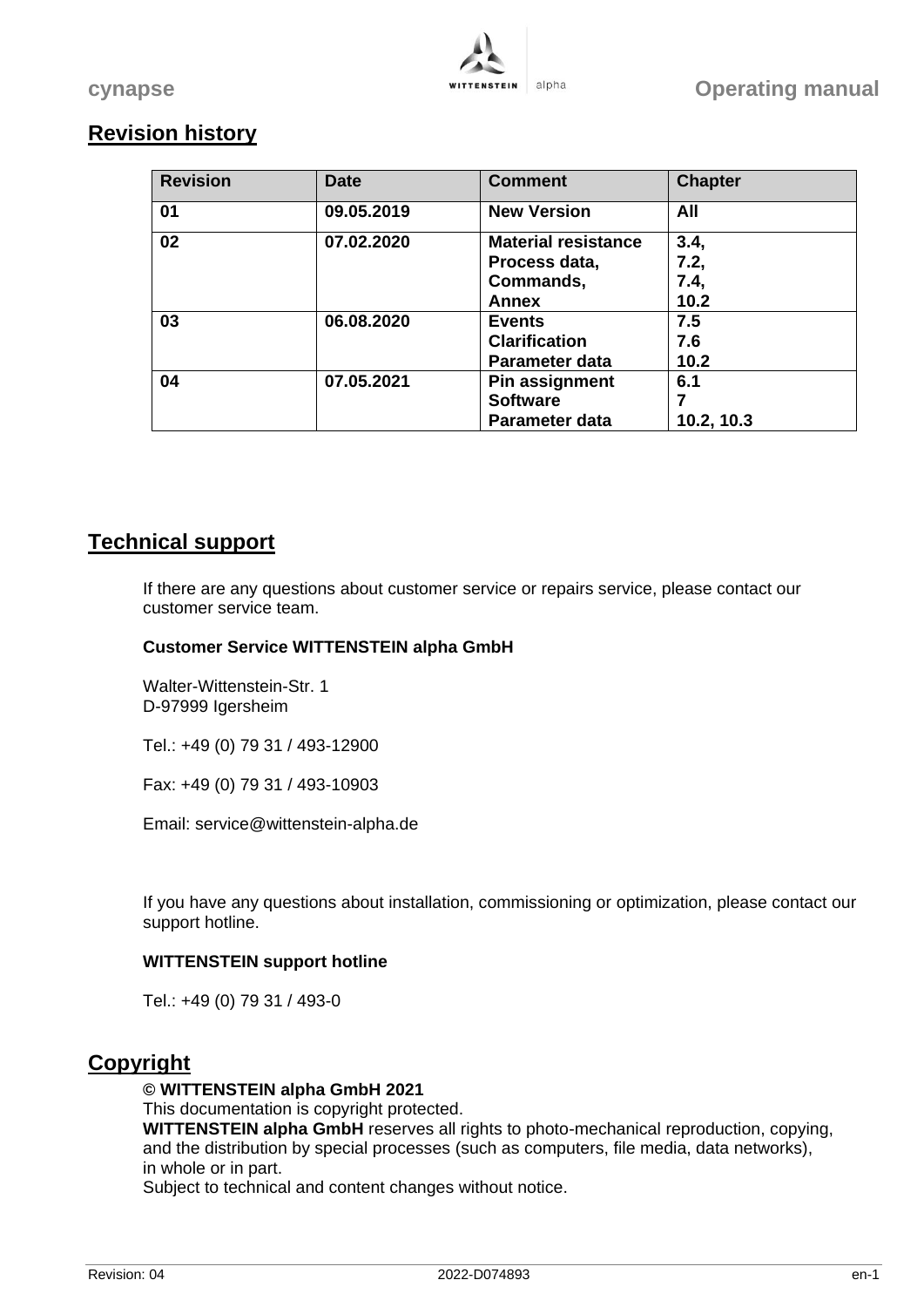# **Contents**

|            | 1 About this manual                               | 3                        |
|------------|---------------------------------------------------|--------------------------|
|            | 1.1 Signal words                                  | 3                        |
|            |                                                   | 3                        |
|            | 1.2 Safety symbols<br>1.3 Structure of the safety |                          |
|            | information                                       | 3                        |
| 1.4        | Information symbols                               | 3                        |
|            | 2 General information                             | 4                        |
|            | 2.1 EC/EU Directives                              | 4                        |
|            | 2.2 ROHS conformity                               | $\overline{\mathcal{A}}$ |
|            | 2.3 Guarantee and liability                       | $\overline{\mathbf{4}}$  |
|            | 2.4 Additional documents                          | 4                        |
|            | 3 Safety information and                          |                          |
|            | environmental conditions                          | 5                        |
|            | 3.1 Safety-critical applications                  | 5                        |
|            | 3.2 Protection class and                          |                          |
|            | temperature                                       | 5                        |
|            | 3.3 Acceleration                                  | 5                        |
|            | 3.4 Material resistance                           | 5                        |
|            | 4 Intended use                                    | 6                        |
|            | 4.1 Overview                                      | 6                        |
|            | 4.2 Power supply                                  | 6                        |
|            | 4.3 Delivery condition                            | 6                        |
|            | 5 Range of functions                              | $\overline{\mathbf{7}}$  |
|            | 5.1 Measurement variables                         | $\overline{7}$           |
|            | 5.2 Events                                        | $\overline{7}$           |
|            | 5.3 Data storage                                  | $\overline{7}$           |
|            | <b>6</b> Electrical installation                  | 8                        |
|            | 6.1 Pin assignment                                | 8                        |
|            | 6.2 Electrical connectors                         | 8                        |
| 7 Software |                                                   | 9                        |
|            | 7.1 IODD file                                     | 9                        |
|            | 7.2 Process data                                  | 9                        |
|            | 7.2.1 Input data                                  | 9                        |
| 7.2.2      | Output data                                       | 10                       |
| 7.3        | Device parameters                                 | 11                       |
| 7.4        | Commands                                          | 12                       |
| 7.5        | <b>Events</b>                                     | 13                       |
| 7.6        | <b>Blob data</b>                                  | 13                       |
| 7.6.1      | Histogram data                                    | 13                       |
| 7.6.2      | <b>Historical data</b>                            | 14                       |
| 7.6.3      | Data package                                      | 14                       |
| 7.7        | Firmware update                                   | 15                       |



| 8       | <b>Disposal</b>                         | 15 |
|---------|-----------------------------------------|----|
| 9       | <b>Malfunctions</b>                     | 15 |
| 10      | Annex                                   | 16 |
|         | 10.1 Technical data                     | 16 |
|         | 10.1.1 Bus data                         | 16 |
|         | 10.1.2 Power consumption                | 16 |
|         | 10.1.3 Operating voltage                | 16 |
|         | 10.2 Identification Plate               | 16 |
|         | 10.2.1 Manufacturing Date               | 17 |
|         | 10.2.2 Material Number                  | 17 |
|         | 10.2.3 Ordering Code                    | 17 |
|         | 10.2.4 Asset Id                         | 17 |
|         | 10.3 Device Parameters                  | 18 |
|         | 10.3.1 Operating Temperature            |    |
|         | Threshold                               | 18 |
|         | 10.3.2 Operating Vibration Threshold    | 18 |
|         | 10.3.3 Operation Time                   | 18 |
|         | 10.3.4 Lifetime                         | 19 |
|         | 10.3.5 Temperature Operation Time       | 19 |
|         | 10.3.6 Acceleration Operation Time      | 19 |
|         | 10.3.7 Minimal and Maximal              |    |
|         | Temperature                             | 19 |
|         | 10.3.8 Minimal and Maximal Lifetime     |    |
|         | Temperature                             | 20 |
|         | 10.3.9 Upper Product Temperature        |    |
|         | Threshold                               | 20 |
|         | 10.3.10 Lower Product Temperature       |    |
|         | Threshold                               | 20 |
| 10.3.11 | <b>Upper Application Temperature</b>    |    |
|         | Threshold                               | 20 |
| 10.3.12 | <b>Lower Application Temperature</b>    |    |
|         | Threshold                               | 21 |
|         | 10.3.13 Position                        | 21 |
|         | 10.3.14 Installation Position           |    |
|         | Histogram                               | 22 |
|         | 10.3.15 Application Shock Threshold 22  |    |
|         | 10.3.16<br><b>Application Vibration</b> |    |
|         | Threshold                               | 22 |
| 10.3.17 | Minimum and Maximum                     |    |
|         | Acceleration                            | 23 |
| 10.3.18 | Minimum and Maximum                     |    |
|         | Vibration                               | 23 |
|         | Settings<br>10.3.19                     | 24 |
|         | 10.4 Standard Parameters                | 25 |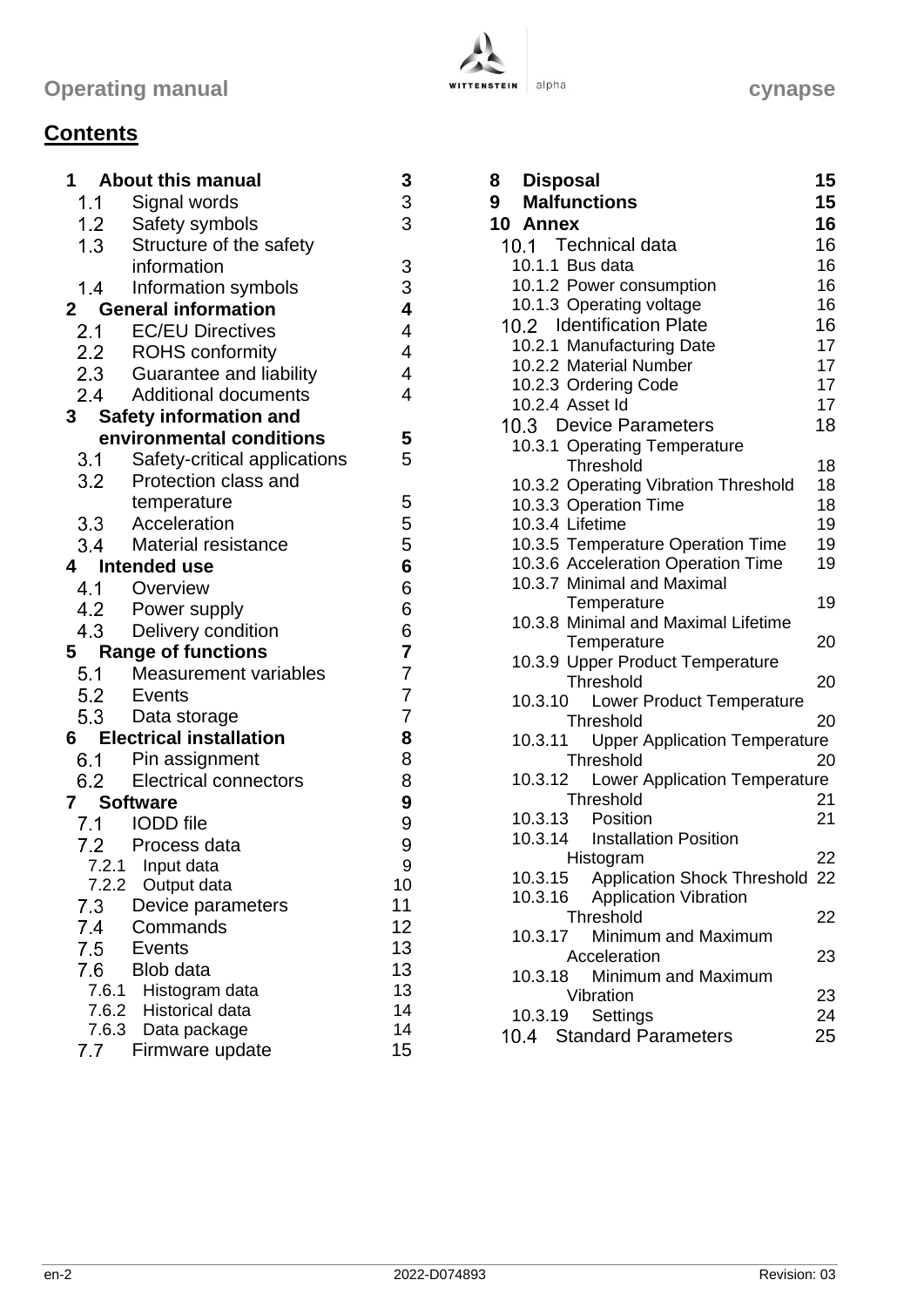

# **1 About this manual**

This manual contains information which is necessary for the safe use of cynapse. It is an extension of the operating manual for the gearbox which is supplied together with cynapse.

The operator must ensure that all persons assigned to install and operate cynapse have read and understood these instructions in full.

Store these instructions within reach of cynapse.

The original was prepared in German, all other language versions are translations of the original instructions.

# **Signal words**

The following signal words are used to indicate hazards, things that are forbidden and important information:



**A note without a signal word indicates application hints or especially important information for working with cynapse**

# 1.2 Safety symbols

The following safety symbols are used to indicate hazards, things that are forbidden and important information:



# **1.3 Structure of the safety information**

Safety information in this manual has been structured according to the following template:



# **A CAUTION**

**Explanatory text shows the consequences of disregarding this information.**

Instructive text uses direct address to indicate what to do.

# **Information symbols**

The following information symbols are used:

- Indicates an action to be performed
- $\bullet$  Indicates the results of an action
	- Provides additional handling information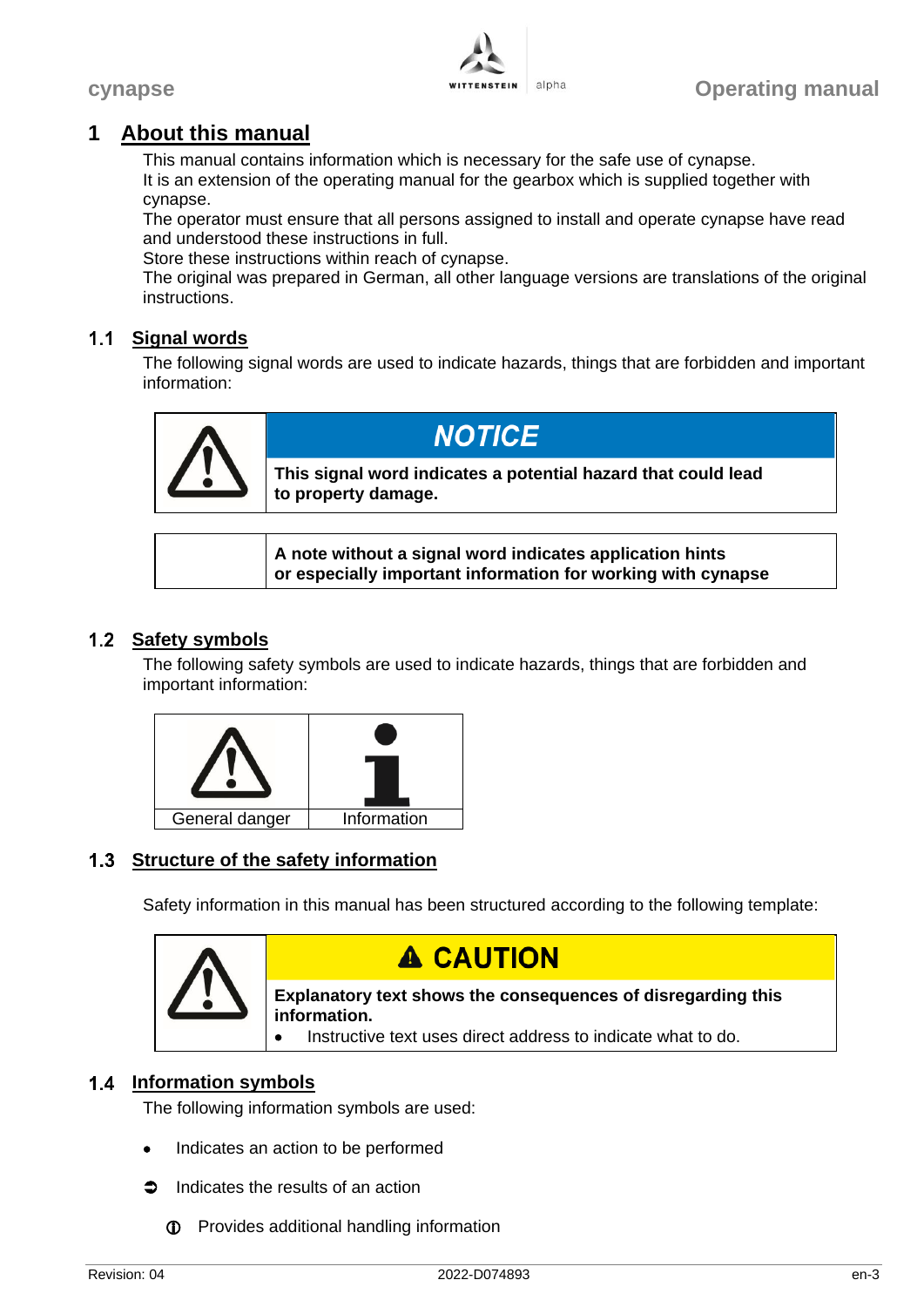

# **2 General information**

#### **EC/EU Directives**

cynapse was built in accordance with the Low Voltage directive 2014/35/EU. The electrical installation is to be carried out in accordance with the relevant provisions (e.g. wire crosssections, protection).

#### 2.2 ROHS conformity

cynapse and all of its components are RoHS-compliant according to the Directive 2011/65/EU.

#### **Guarantee and liability**

Guarantee and liability claims are excluded for personal injury or material damage in case of

- Incorrect assembly / disassembly or incorrect operation
- Operation with an open connection socket if no IO-Link cable has been connected and no protective cover has been unscrewed Operation outside of the specified environmental conditions, see chapter ["0](#page-6-0)
- [Safety information and environmental conditions"](#page-6-0)

#### **Additional documents**

[1] http://www.jo-link.com/de/Download/Download.php. Especially interesting here are:

- [2] [https://io-link.com/share/Downloads/At-a-glance/IO-Link\\_Systembeschreibung\\_dt\\_2018.pdf](https://io-link.com/share/Downloads/At-a-glance/IO-Link_Systembeschreibung_dt_2018.pdf) for a complete overview of IO-Link.
- [3] [https://io-link.com/share/Downloads/Spec-Interface/IOL-Interface-](https://io-link.com/share/Downloads/Spec-Interface/IOL-Interface-Spec_10002_V112_Jul13.pdf)[Spec\\_10002\\_V112\\_Jul13.pdf](https://io-link.com/share/Downloads/Spec-Interface/IOL-Interface-Spec_10002_V112_Jul13.pdf) as specifications together with the associated corrigendum and addendum

For additional information, please contact our sales department. Always state the serial number when doing so. You can find this

- on the electronic name plate
- on the gearbox name plate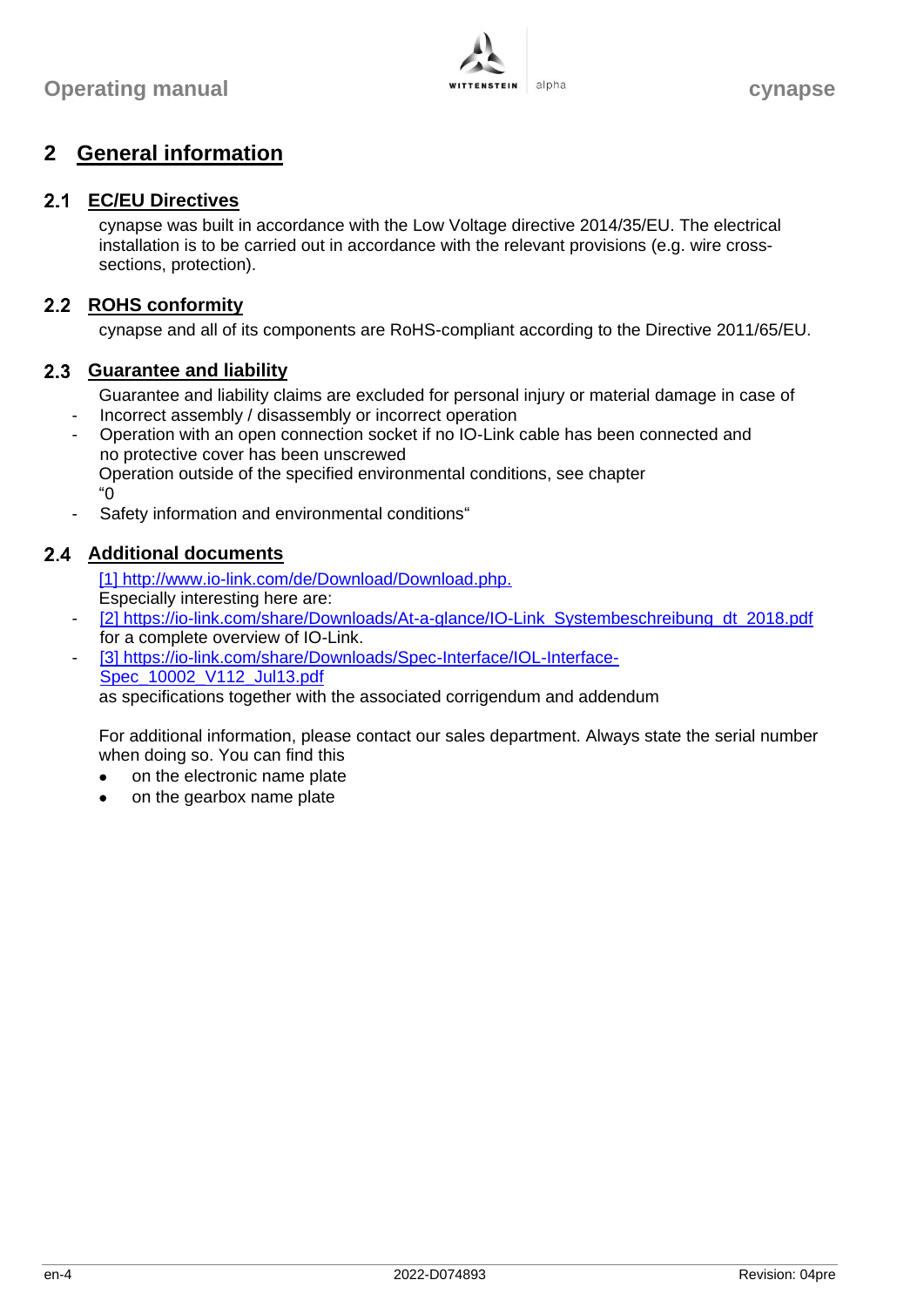

# <span id="page-6-0"></span>**3 Safety information and environmental conditions**

### **Safety-critical applications**

The device may not be used for safety-critical applications

#### <span id="page-6-1"></span>**Protection class and temperature**

| <b>Protection class</b> | Temperature                      |  |  |
|-------------------------|----------------------------------|--|--|
| IP65                    | $-40^{\circ}$ C  90 $^{\circ}$ C |  |  |

Table 1: Threshold values for humidity / temperature

| <b>NOTICE</b>                                                                                                                                                                                                             |
|---------------------------------------------------------------------------------------------------------------------------------------------------------------------------------------------------------------------------|
| If the temperature falls below the lower threshold or exceeds the<br>upper threshold, cynapse will be damaged.<br>Make sure that the permissible operating temperature range for<br>$\bullet$<br>cynapse is not exceeded. |

# **Acceleration**

# **Measuring range**

+/-16g in all three spatial axes

Table 2: Acceleration

# **Material resistance**

The plastic used, as well as the plug, must not come into contact with agents containing alcohol or disinfectants.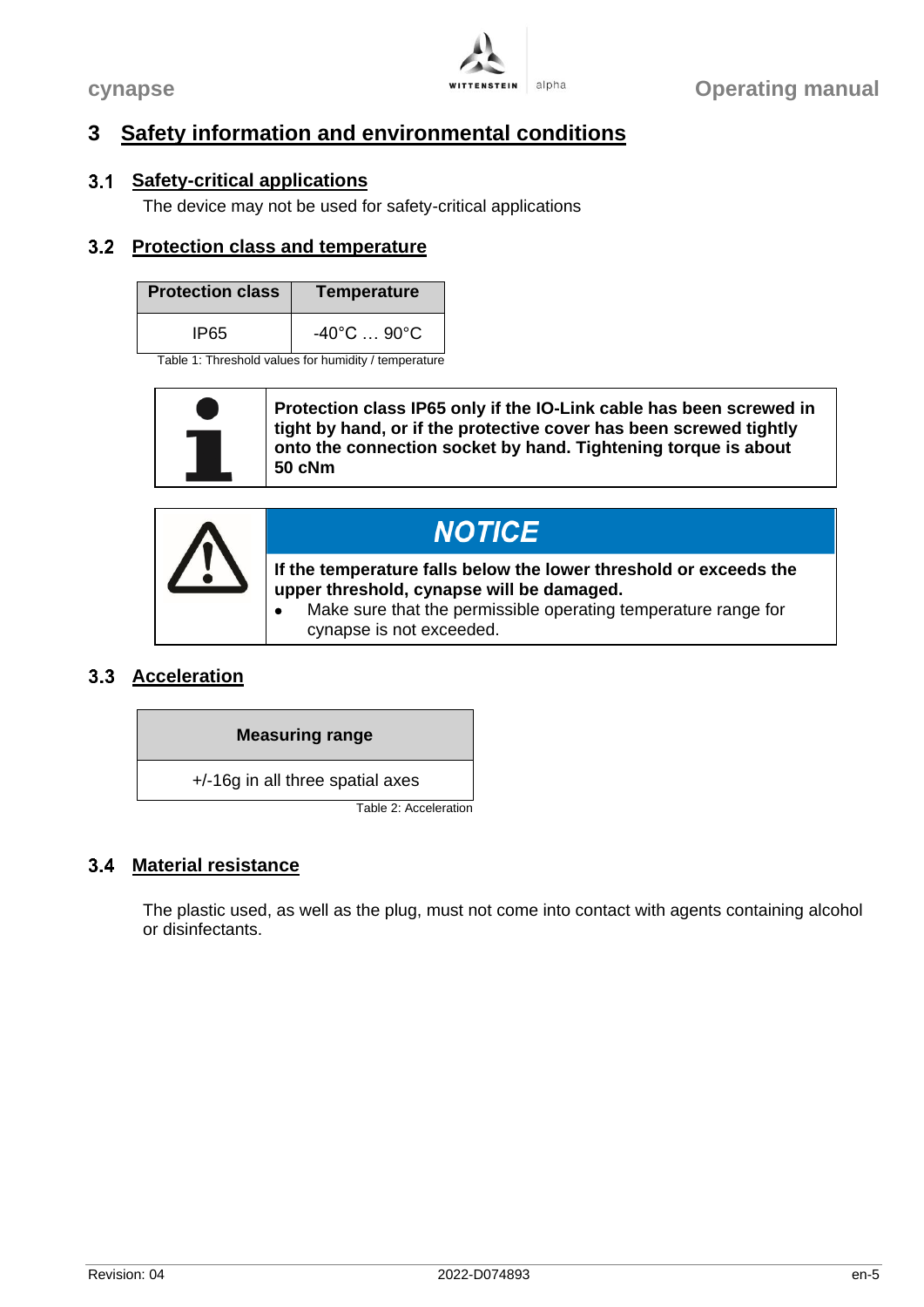

# **4 Intended use**

#### $4.1$ **Overview**

cynapse is a mechanically integrated component of the gearbox. This means that different measurement variables can be determined, recorded and evaluated. The IO-Link connector is an interface that can be connected with an IO-Link master. Cyclical process data can be read via IO-Link. Furthermore, it is possible to parameterize cynapse, retrieve permanently stored data and perform firmware updates via this connection.

Gearbox with cynapse



Image1.1: Gearbox with cynapse



IO-Link cynapse connector and IO-Link master connection

Image1.2: IO-Link connector / master connection

# **4.2 Power supply**

The circuitry is supplied with power via the IO-Link connection.

# **4.3 Delivery condition**

cynapse is only delivered in assembled condition, as a unit with the associated gearbox.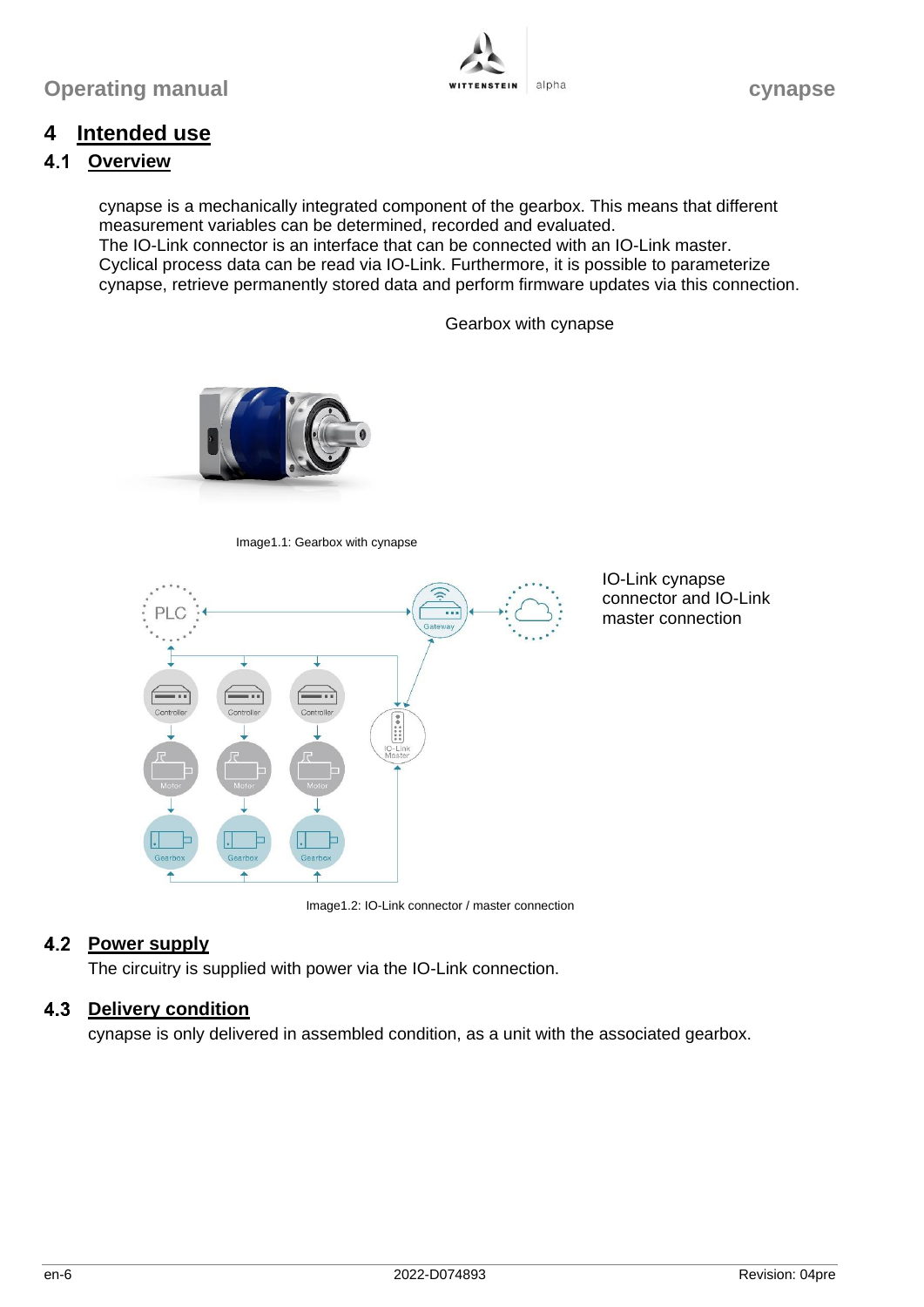

# **5 Range of functions**

#### **Measurement variables**

Acceleration values in the three spatial axes and the temperature in the surrounding gearbox are determined.



Image 1.3: cynapse orientation of spatial axes

# **Events**

cynapse can generate IO-Link events in selected operating conditions, e.g. if set acceleration values, temperatures, vibrations, etc. are exceeded. This can be evaluated by the higher-level control system.

#### **Data storage**

Some readings may be retained following a loss of operating voltage and can be read by both the client and WITTENSTEIN SE via the IO-Link connection using the IO-Link log. These readings are described in chapter [7.6.2:](#page-15-0) ["Historical data"](#page-15-0).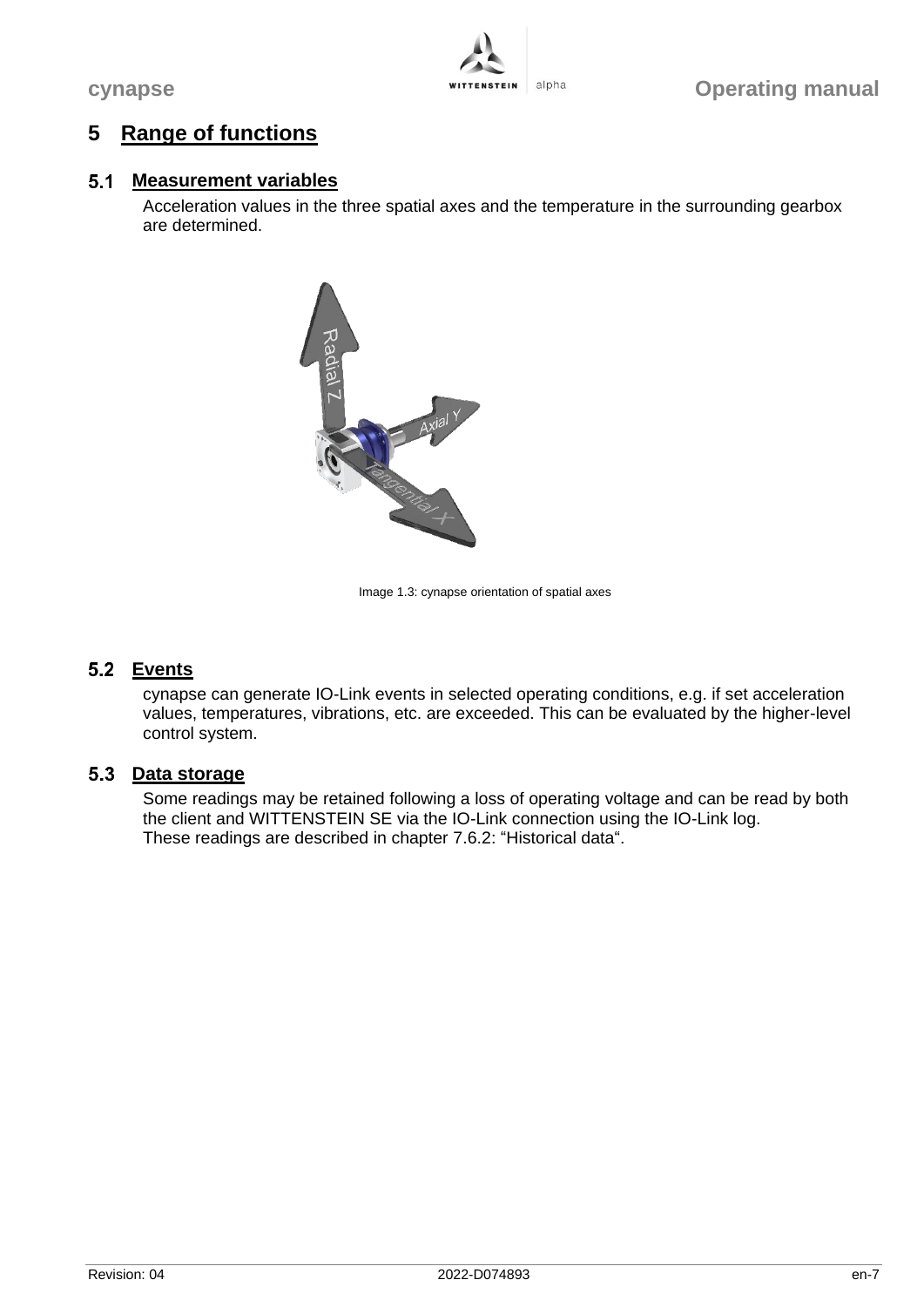**Operating manual alpha cynapse** 



# **6 Electrical installation**

 Power is supplied and data is transferred to cynapse via the IO-Link connection to the IO-Link master supplied by the client.



cynapse has a 4-pin M8 socket (female) with an internal thread.

A 4-pin M85 connector (male) with an external thread is required on the connector cable.

# **6.1 Pin assignment**

|                     | Pin | <b>Assignment</b> |
|---------------------|-----|-------------------|
| $\bullet$ $\bullet$ |     |                   |
|                     |     |                   |
|                     |     |                   |
|                     |     | C/C               |

Table 3: Connector assignment – view of cynapse

# **Electrical connectors**

Connect your IO-Link master to cynapse using an IO-Link cable with the IO-Link connector



**Cables need to be laid in such a way that a minimum bend radius of 10 times the outside diameter is observed. The cable may be twisted at a length of 1 m by a maximum of ±30°.**

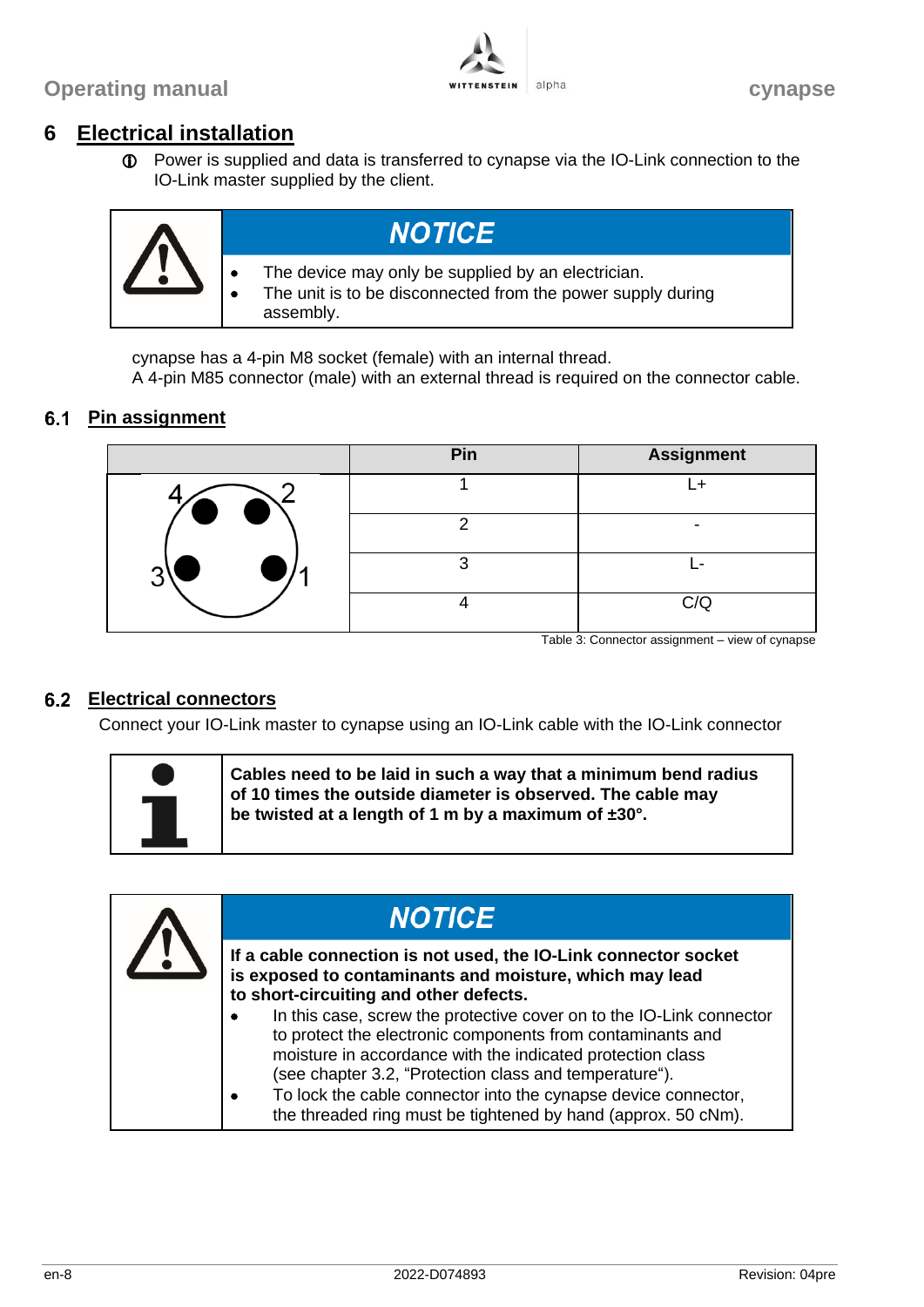

# **7 Software**

The following descriptions refer to a cynapse firmware version 2.x.

# **IODD file**

The IODD file needed to connect to the control system can be found at https://ioddfinder.io-link.com/#/ by entering "WITTENSTEIN" under the "cynapse" classification, or by asking a member of our sales team.

#### **Process data**

cynapse sends the current temperature and acceleration metrics as process data. The data direction specifications listed below are to be interpreted from the **perspective of the IO-Link master**.

# **7.2.1 Input data**

The process data of cynapse can be configured to have the same process data length but also to be able to provide different sets of data. The selection of the process data format is done by the paramter "Settings". Following values can be configured:

- RMS: Averaged vibration value (exponentially weighted standard deviation with time constant of one second)
- Acceleration: Last measured acceleration value
- Peak to Peak: Difference between maximum and minimum acceleration in the last second

#### **Standard process data profil RMS, Peak to Peak, Temperature**

| <b>Byte</b> | <b>Description</b>      | <b>Unit</b>      | <b>Conversion factor</b> |
|-------------|-------------------------|------------------|--------------------------|
| 0           | reserved                | -                |                          |
| 1           | Process data profil     |                  |                          |
| 23          | <b>RMS</b> value radial | m/s <sup>2</sup> | 0.01                     |
| 45          | RMS value axial         | m/s <sup>2</sup> | 0,01                     |
| 67          | RMS value tangential    | m/s <sup>2</sup> | 0.01                     |
| 89          | Peak to Peak radial     | m/s <sup>2</sup> | 0.01                     |
| 1011        | Peak to Peak axial      | m/s <sup>2</sup> | 0.01                     |
| 1213        | Peak to Peak tangential | m/s <sup>2</sup> | 0.01                     |
| 1415        | Temperature             | $^{\circ}C$      | 0,01                     |

Table 4: Input data of process data profile RMS, Peak to Peak, Temperature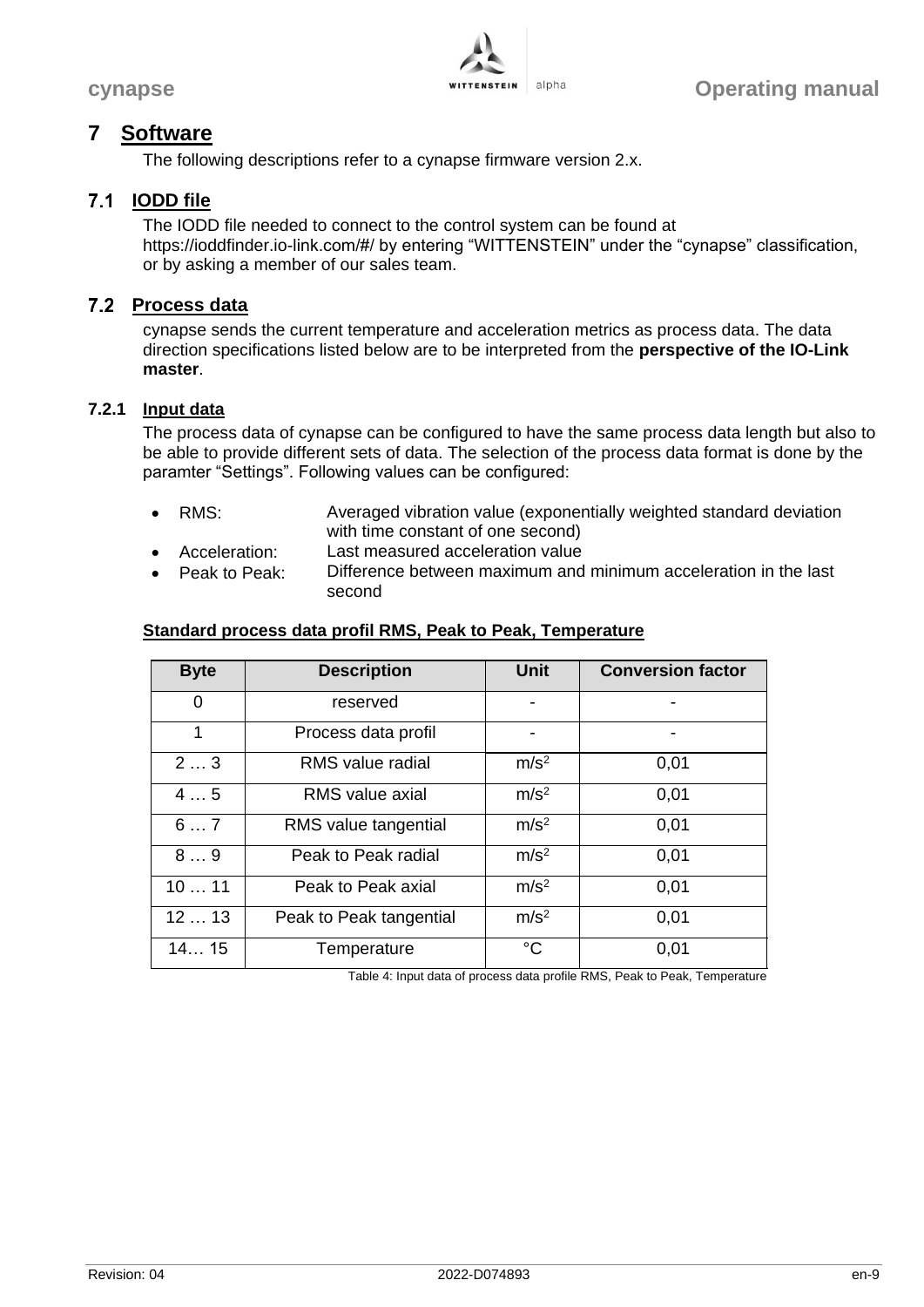

# **Operating manual alpha cynapse cynapse Process data profil Acceleration, Peak to Peak, Temperature**

| <b>Byte</b> | <b>Description</b>            | <b>Unit</b>      | <b>Conversion factor</b> |
|-------------|-------------------------------|------------------|--------------------------|
| 0           | reserved                      | -                |                          |
| 1           | Process data profil           |                  |                          |
| 23          | Acceleration value radial     | m/s <sup>2</sup> | 0.01                     |
| 45          | Acceleration value axial      | m/s <sup>2</sup> | 0.01                     |
| 67          | Acceleration value tangential | m/s <sup>2</sup> | 0.01                     |
| 89          | Peak to Peak radial           | m/s <sup>2</sup> | 0.01                     |
| 1011        | Peak to Peak axial            | m/s <sup>2</sup> | 0.01                     |
| 1213        | Peak to Peak tangential       | m/s <sup>2</sup> | 0.01                     |
| 1415        | Temperature                   | $^{\circ}C$      | 0.01                     |

Table 5: Input data of process data profile Acceleration, Peak to Peak, Temperature

#### **Standard process data profil RMS, Acceleration, Temperature**

| <b>Byte</b> | <b>Description</b>      | <b>Unit</b>      | <b>Conversion factor</b> |
|-------------|-------------------------|------------------|--------------------------|
| 0           | reserved                |                  |                          |
| 1           | Process data profil     |                  |                          |
| 23          | RMS value radial        | m/s <sup>2</sup> | 0.01                     |
| 45          | RMS value axial         | m/s <sup>2</sup> | 0.01                     |
| 67          | RMS value tangential    | m/s <sup>2</sup> | 0.01                     |
| 89          | Acceleration radial     | m/s <sup>2</sup> | 0.01                     |
| 1011        | Acceleration axial      | m/s <sup>2</sup> | 0.01                     |
| 1213        | Acceleration tangential | m/s <sup>2</sup> | 0,01                     |
| 1415        | Temperature             | $\rm ^{\circ}C$  | 0.01                     |

Table 6: Input data of process data profile RMS, Acceleration, Temperature

# **7.2.2 Output data**

cynapse does not use outgoing process data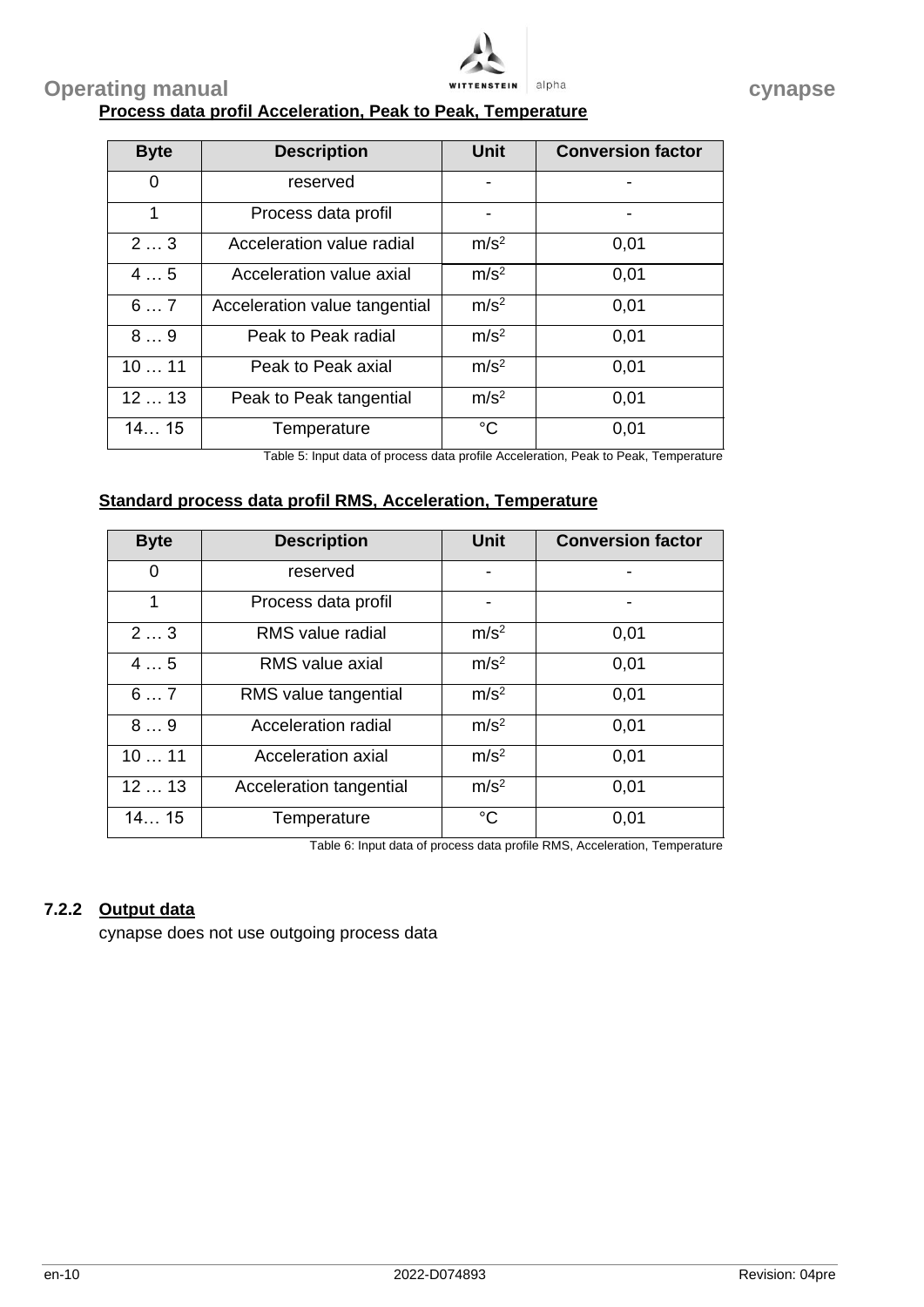

# **Device parameters**

The cynpase parameter overview is shown in follwing table. A detailed description of the device parameters are in chapter [10.3](#page-19-0) ["Device Parameters"](#page-19-0).

| <b>Parameter</b>                                  | <b>Access</b> | <b>Index</b> | <b>Subindex</b> | <b>Description</b>                                |
|---------------------------------------------------|---------------|--------------|-----------------|---------------------------------------------------|
| <b>Manufacturing Date</b>                         | r             | 94           | 1               | of the Electronic                                 |
|                                                   |               |              | $\overline{2}$  | of the Produkt                                    |
| <b>Material Number</b>                            | r             | 92           | $\mathbf 0$     |                                                   |
| Ordering Code                                     | r             | 91           | $\mathbf 0$     |                                                   |
| Asset Id                                          | r             | 94           | 1               | Short Asset Id                                    |
|                                                   |               |              | $\overline{2}$  | Asset Id                                          |
| <b>Operating Temperature</b><br>Threshold         | r/w           | 82           | 0               |                                                   |
| <b>Operating Vibration Threshold</b>              | r/w           | 83           | $\mathbf 0$     |                                                   |
| <b>Operation Time</b>                             | r             | 89           | 0               |                                                   |
| Lifetime                                          | r             | 86           | $\mathbf 0$     |                                                   |
| <b>Temperature Operation Time</b>                 | r             | 87           | $\overline{0}$  |                                                   |
| <b>Acceleration Operation Time</b>                | r             | 88           | 0               |                                                   |
| <b>Minimal and Maximal</b>                        | r             | 71           | 1               | Minimum Temperature                               |
| Temperature                                       |               |              | $\overline{2}$  | Maximum Temperature                               |
| Minimal and Maximal Lifetime                      | r             | 70           | 1               | Minimum Temperature                               |
| Temperature                                       |               |              | $\overline{2}$  | Maximum Temperature                               |
| <b>Upper Product Temperature</b><br>Threshold     | r             | 69           | $\overline{0}$  |                                                   |
| Lower Product Temperature<br>Threshold            | r             | 107          | $\mathbf 0$     |                                                   |
| <b>Upper Application Temperature</b><br>Threshold | r/w           | 97           | $\mathbf 0$     |                                                   |
| Lower Application Temperature<br><b>Threshold</b> | r/w           | 108          | $\mathbf 0$     |                                                   |
| Position                                          | r             | 75           | $\mathbf 0$     |                                                   |
| Installation Position Histogram                   | r             | 74           | $\mathbf 0$     |                                                   |
| <b>Application Shock Threshold</b>                | r/w           | 98           | 0               |                                                   |
| <b>Application Vibration Threshold</b>            | r/w           | 193          | 0               |                                                   |
| Minimum and Maximum<br>Acceleration               |               | 105          | 1               | Minimum Tangential<br>Acceleration                |
|                                                   |               |              | $\overline{2}$  | Minimum Axial Acceleration                        |
|                                                   |               |              | 3               | <b>Minimum Radial Acceleration</b>                |
|                                                   |               |              | 4               | <b>Maximum Tangential</b><br>Acceleration         |
|                                                   |               |              | 5               | <b>Maximum Axial Acceleration</b>                 |
|                                                   |               |              | 6               | <b>Maximum Radial Acceleration</b>                |
|                                                   |               |              | 7               | <b>Tangential Component of</b>                    |
|                                                   |               |              |                 | max. Amount (Sub.Index 10)                        |
|                                                   |               |              | 8               | Axial Component of max.<br>Amount (Sub.Index 10)  |
|                                                   |               |              | 9               | Radial Component of max.<br>Amount (Sub.Index 10) |
|                                                   |               |              | 10              | Maximum Amount of<br>Acceleration                 |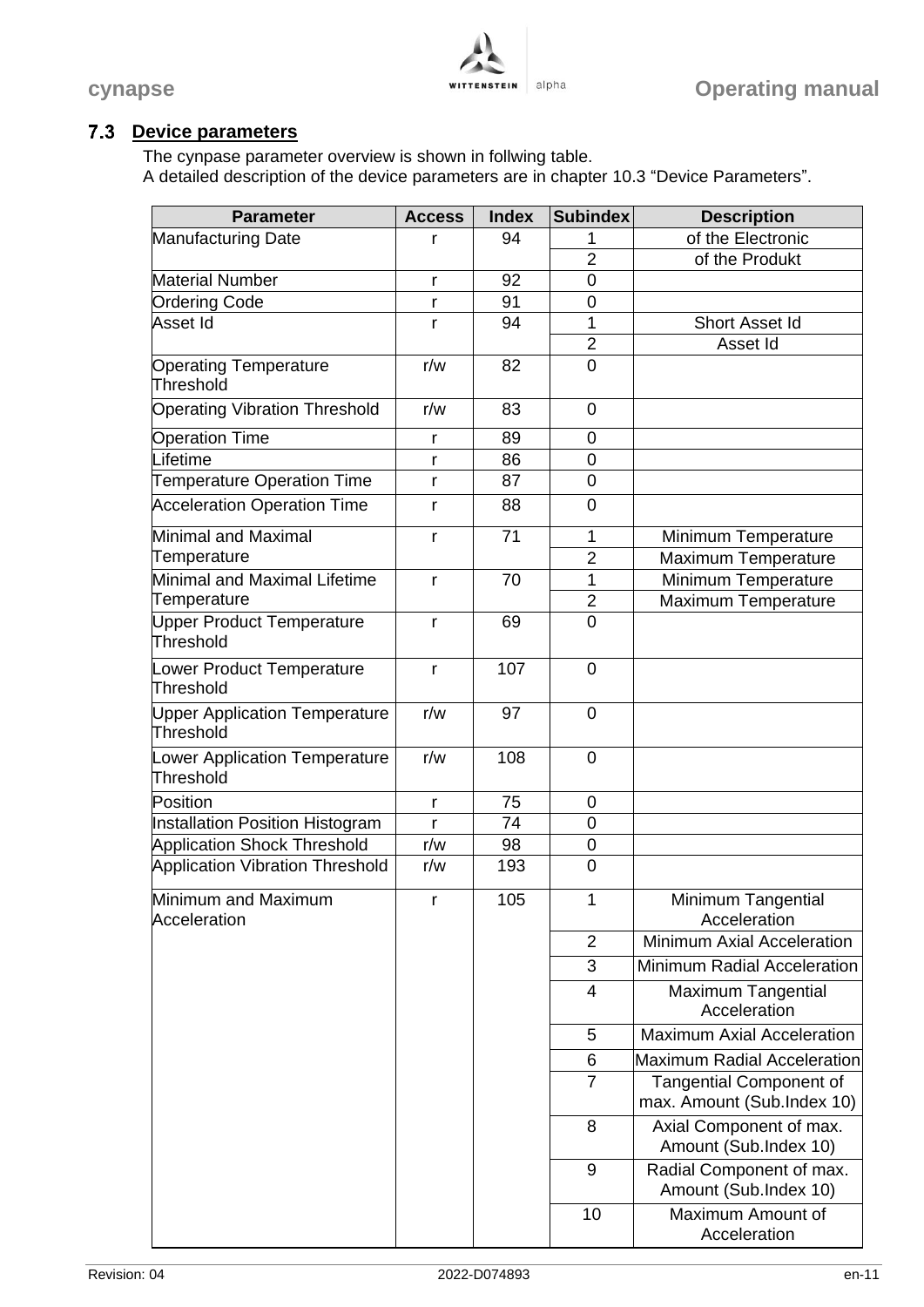

| <b>Operating manual</b> |               | <b>WITTENSTEIN</b> | alpha           | cynapse                                                         |   |                                                           |
|-------------------------|---------------|--------------------|-----------------|-----------------------------------------------------------------|---|-----------------------------------------------------------|
| <b>Parameter</b>        | <b>Access</b> | <b>Index</b>       | <b>Subindex</b> | <b>Description</b>                                              |   |                                                           |
| Minimum and Maximum     | r             | 106                | 1               | Minimum Tangential Vibration                                    |   |                                                           |
| Vibration               |               |                    | $\overline{2}$  | Minimum Axial Vibration                                         |   |                                                           |
|                         |               |                    | 3               | <b>Minimum Radial Vibration</b>                                 |   |                                                           |
|                         |               |                    | $\overline{4}$  | <b>Maximum Tangential</b><br>Vibration                          |   |                                                           |
|                         |               |                    | 5               | <b>Maximum Axial Vibration</b>                                  |   |                                                           |
|                         |               |                    | $6\phantom{1}$  | <b>Maximum Radial Vibration</b>                                 |   |                                                           |
|                         |               |                    | $\overline{7}$  | <b>Tangential Component of</b><br>max. Amount (Sub.Index 10)    |   |                                                           |
|                         |               |                    | 8               | Axial Component of max.<br>Amount (Sub.Index 10)                |   |                                                           |
|                         |               |                    | 9               | Radial Component of max.<br>Amount (Sub.Index 10)               |   |                                                           |
|                         |               |                    | 10              | Maximum Amount of<br>Vibration                                  |   |                                                           |
| Settings                | r/w           | 96                 | $\mathbf{1}$    | <b>Event Configuration</b>                                      |   |                                                           |
|                         |               |                    | $\overline{2}$  | <b>Product Temperature</b><br><b>Threshold Event Enable</b>     |   |                                                           |
|                         |               |                    | 3               | <b>Application Temperature</b><br><b>Threshold Event Enable</b> |   |                                                           |
|                         |               |                    |                 |                                                                 | 5 | <b>Application Shock Threshold</b><br><b>Event Enable</b> |
|                         |               |                    |                 |                                                                 |   | $\overline{7}$                                            |
|                         |               |                    | 9               | <b>Prozess Data Profile</b>                                     |   |                                                           |

Table 7: cynapse Parameter Overview

# 7.4 Commands

The following devices specific system commands are supported. The commands are send to the IO link index 2.

| Name                            | Value | <b>Description</b>                           |
|---------------------------------|-------|----------------------------------------------|
| Restore minimal and             | 0xA0  | Minimum and maximum temperatures are reset,  |
| maximal temperature             |       | see 10.3.7                                   |
| Restore minimal and             | 0xA1  | Minimum and maximum acceleration are reset,  |
| maximal acceleration            |       | see 10.3.17                                  |
| Restore minimal and             | 0xA5  | Minimum and maximum vibration are reset,     |
| maximal vibration               |       | see 10.3.18                                  |
| Request acceleration            | 0xA8  | A new data acceleration package is recorded, |
| data package                    |       | see 7.6.3                                    |
| <b>Device Reset</b>             | 0x80  | See IO-Link standard [3]                     |
| <b>Application Reset</b>        | 0x81  | See IO-Link standard [3]                     |
| <b>Restore Factory Settings</b> | 0x82  | See IO-Link standard [3]                     |

Table 8: Commands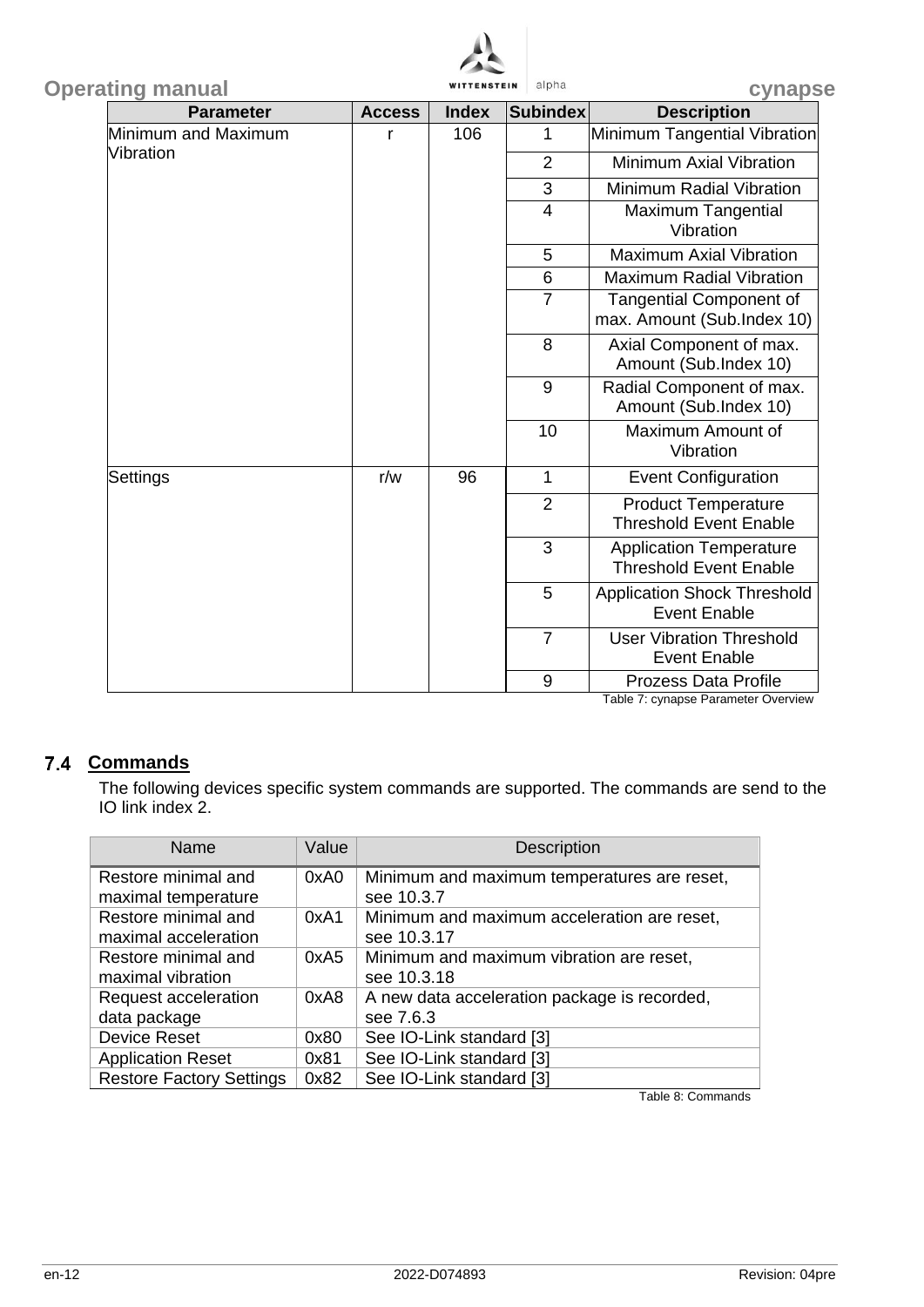

# **Events**

| Name                              | Code   | Type                | <b>Description</b>                              |
|-----------------------------------|--------|---------------------|-------------------------------------------------|
| Device Error                      | 0x5010 | Error               | See IO-Link standard [3]                        |
| Data Storage                      | 0xFF91 | <b>Notification</b> | See IO-Link standard [3]                        |
| <b>Upload Request</b>             |        |                     |                                                 |
| Upper product temperature         | 0x1852 | Warning             | The upper product's temperature                 |
| threshold exceeded                |        |                     | threshold has been exceeded                     |
| Temperature below product         | 0x1855 | Warning             | Temperatur is fallen below product's            |
| lower temperature threshold       |        |                     | lower temperature threshold                     |
| Upper application temperature     | 0x185A | Warning             | The upper application's temperature             |
| threshold exceeded                |        |                     | threshold has been exceeded                     |
| Temperature below lower appli     | 0x1856 | Warning             | Temperatur is fallen below application's        |
| temperature threshold             |        |                     | lower temperature threshold                     |
| Application shock                 | 0x185B | Warning             | The user's shock threshold has been             |
| threshold exceeded                |        |                     | exceeded                                        |
| Application vibration             | 0x185D | Warning             | The user's vibration threshold has been         |
| threshold exceeded                |        |                     | exceeded.                                       |
| <b>Temperature Sensor Defect</b>  | 0x1850 | Warning             | The temperature sensor is faulty                |
| <b>Acceleration Sensor Defect</b> | 0x1851 | Warning             | The acceleration sensor is faulty               |
| Memory Defect                     | 0x1858 | Warning             | The memory is faulty                            |
| <b>Invalid Memory Content</b>     | 0x1859 | Error               | The memory contains invalid data<br>Table O. F. |

Table 9: Events

More information about how events are read can be found in the documentation for the IO-Link master or the control system.

# **Blob data**

IO-Link defines the transfer of larger quantities of data (**B**inary **l**arge **ob**ject) by the BLOB transfer profil. The device uses this to send the collected data.

#### **7.6.1 Histogram data**

The following values are recorded and entered into a relevant histogram throughout the service life of the device:

- **•** Temperature
- Maximum vibration (RMS across 3 axes)
- Mid-level vibration (RMS across 3 axes)
- Maximum deviation of the acceleration vector from the mid-level value
- Crest factor

The temperature histogram is divided into 100 classes (linear progression):

|              |                   |          |     |     |           |                                             |              |   | 98   | $\sim$ |
|--------------|-------------------|----------|-----|-----|-----------|---------------------------------------------|--------------|---|------|--------|
| 10(2)<br>rra | л к.<br>-46<br>'' | -4}<br>י | -40 | -44 | -4<br>т д | $\overline{ }$<br>$-4$<br>$\cdot$<br>$\sim$ | $\sim$<br>၁၀ | . | טו ו |        |

Table 10: Temperature histogram

The vibration histograms are divided into 40 (logarithmic) classes (values in g):

| <b>Class</b> |        |        |        |        |        |        |        |        |        | -9     |
|--------------|--------|--------|--------|--------|--------|--------|--------|--------|--------|--------|
|              | 0.0100 | 0.0126 | 0.0158 | 0.0200 | 0.0251 | 0.0316 | 0.0398 | 0.0501 | 0.0631 | 0.0794 |
|              | 0.100  | 0.126  | 0.158  | 0.200  | 0.251  | 0.316  | 0.398  | 0.501  | 0.631  | 0.794  |
|              | 1.00   | .26    | .58    | 2.00   | 2.51   | 3.16   | 3.98   | 5.01   | 6.31   | 7.94   |
|              | 10.0   | 12.6   | 15.8   | 20.0   | 25.1   | 31.6   | 39.8   | 50.1   | 63.1   | inf    |

Table 11: Vibration histogram

The maximum value for each class is displayed in the table. The minimum value for a class is the maximum value for the previous class. Class 00: 0….0.01; Class 01: 0.01…0.0126; …; Class 38: 50.1…63.1; Class 39: 63.1…inf where inf: infinity, i.e. unlimited.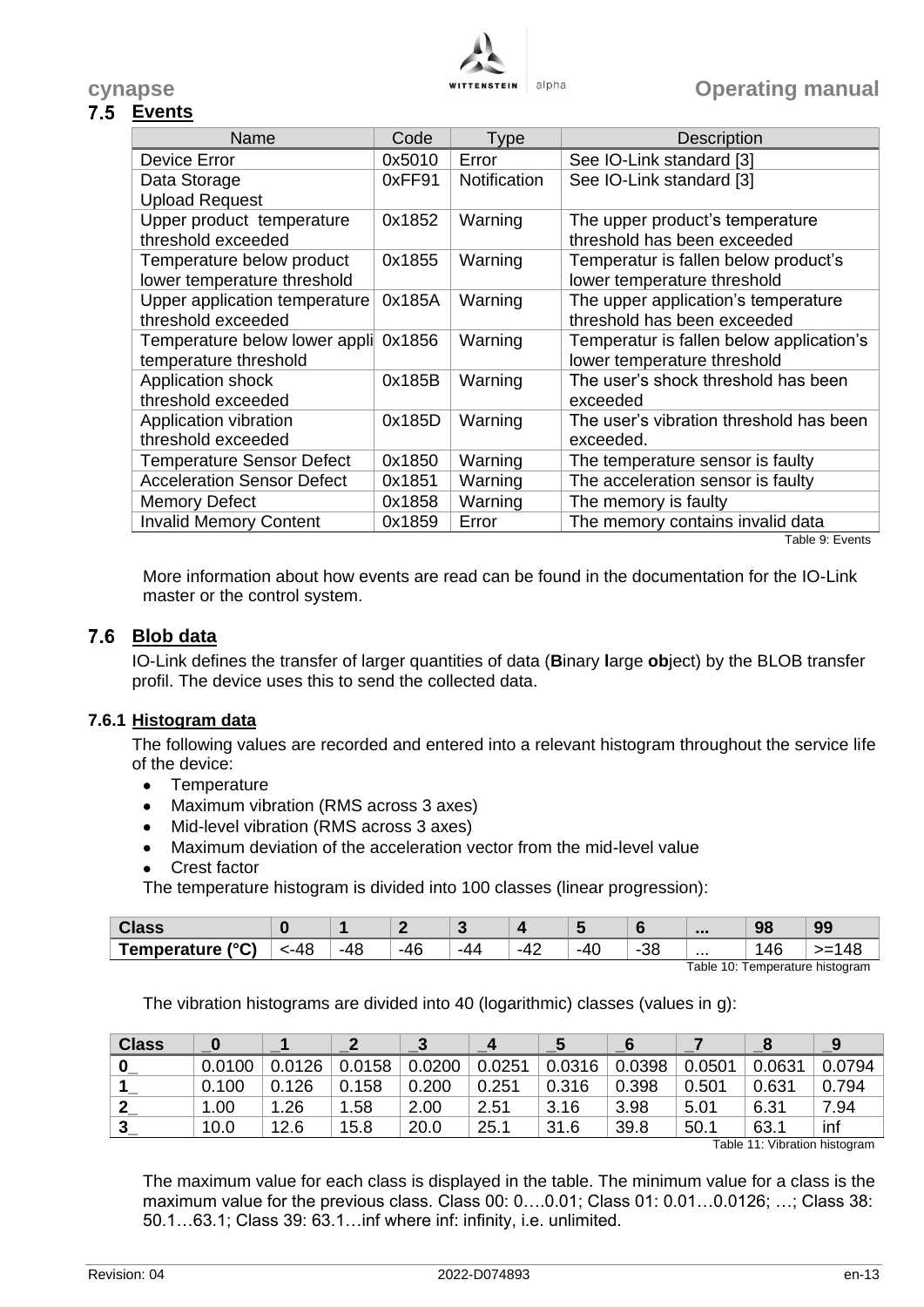

| <b>Class</b> | 0     |       |       | -3    | 4     |           | -6    |       |                                                                                                                                                                                                                                 |           |
|--------------|-------|-------|-------|-------|-------|-----------|-------|-------|---------------------------------------------------------------------------------------------------------------------------------------------------------------------------------------------------------------------------------|-----------|
| 0            | 1.122 | .259  | 1.413 | 1.585 | 1.778 | .995<br>1 | 2.239 | 2.512 | 2.818                                                                                                                                                                                                                           | 3.162     |
|              | 3.548 | 3.981 | 4.467 | 5.012 | 5.623 | 6.310     | 7.079 | 7.943 | 8.912                                                                                                                                                                                                                           | 10.00     |
| $\mathbf{2}$ | 11.22 | 12.59 | 14.13 | 15.85 | 17.78 | 19.95     | 22.39 | 25.12 | 28.18                                                                                                                                                                                                                           | .62<br>31 |
| -3           | 35.48 | 39.81 | 44.67 | 50.12 | 56.23 | 63.10     | 70.79 | 79.43 | 89.12                                                                                                                                                                                                                           | inf       |
|              |       |       |       |       |       |           |       |       | $\tau$ . It is a concern of the state in the second second second second second second second second second second second second second second second second second second second second second second second second second sec |           |

The crest factor histogram is divided into 40 (logarithmic) classes:

Table 12: Crest factor histogram

The histograms are decoded as binary (32 bits per channel) and transferred from the device via blob transfer:

| <b>Name</b>            | ID      | <b>Value length</b> | <b>Number</b><br>(channels) |
|------------------------|---------|---------------------|-----------------------------|
| Temperature histogram  | $-4115$ | 32 bits             | 100                         |
| Maximal RMS histogram  | $-4110$ | 32 bits             | 40                          |
| Average RMS histogram  | $-4111$ | 32 bits             | 40                          |
| Peak to peak histogram | $-4112$ | 32 bits             | 40                          |
| Crest factor histogram | $-4113$ | 32 bits             | 40                          |

Table 13: Transfer via blob transfer

#### <span id="page-15-0"></span>**7.6.2 Historical data**

Over the service life of the device, the maximum temperature and maximum acceleration will be permanently recorded every 15 minutes. Each maximum temperature value is coded as an 8-bit signed integer (unit in °C). Each maximum acceleration value is coded in 32 bits and the acceleration vector with the highest value is stored. The format used is the format of the raw sensor data with 10 bits per direction in space at a resolution of 1/32 g, meaning the last 2 bits are empty: |xxxxxxxx|xxyyyyyyyyyyyzzzz|zzzzzz00|

Each blob data set contains an array of these values, where the oldest value is transferred first:

| <b>Name</b>                  | ID      | Value length | Number   |
|------------------------------|---------|--------------|----------|
| Maximum temperature history  | $-4098$ | 8 bits       | variable |
| Maximum acceleration history | $-4096$ | 32 bits      | variable |

Table 14: Historical data

#### <span id="page-15-1"></span>**7.6.3 Data package**

The data package recorded by the "Request acceleration data package" command can only be read per blob with ID -4097. In addition to the raw data from the acceleration sensor, the package contains the status of the four operating time counters and the temperature when the measurements

were recorded. The data format is as follows:

| Item [byte] | Data type          | <b>Meaning</b>               | <b>Unit</b>                |
|-------------|--------------------|------------------------------|----------------------------|
|             | uint <sub>32</sub> | Service life counter         | S                          |
|             | uint <sub>32</sub> | Temperature timer            | s                          |
|             | uint32             | <b>Vibration timer</b>       | S                          |
| 12          | uint32             | Operating time counter       | s                          |
| 16          | int <sub>16</sub>  | Temperature                  | 0.01 °C                    |
| 18          | uint16             | Maximum acceleration (value) | $0.01 °C$ m/s <sup>2</sup> |
| 20          | uint8[3840]        | Acceleration data            |                            |

Table 15: Data package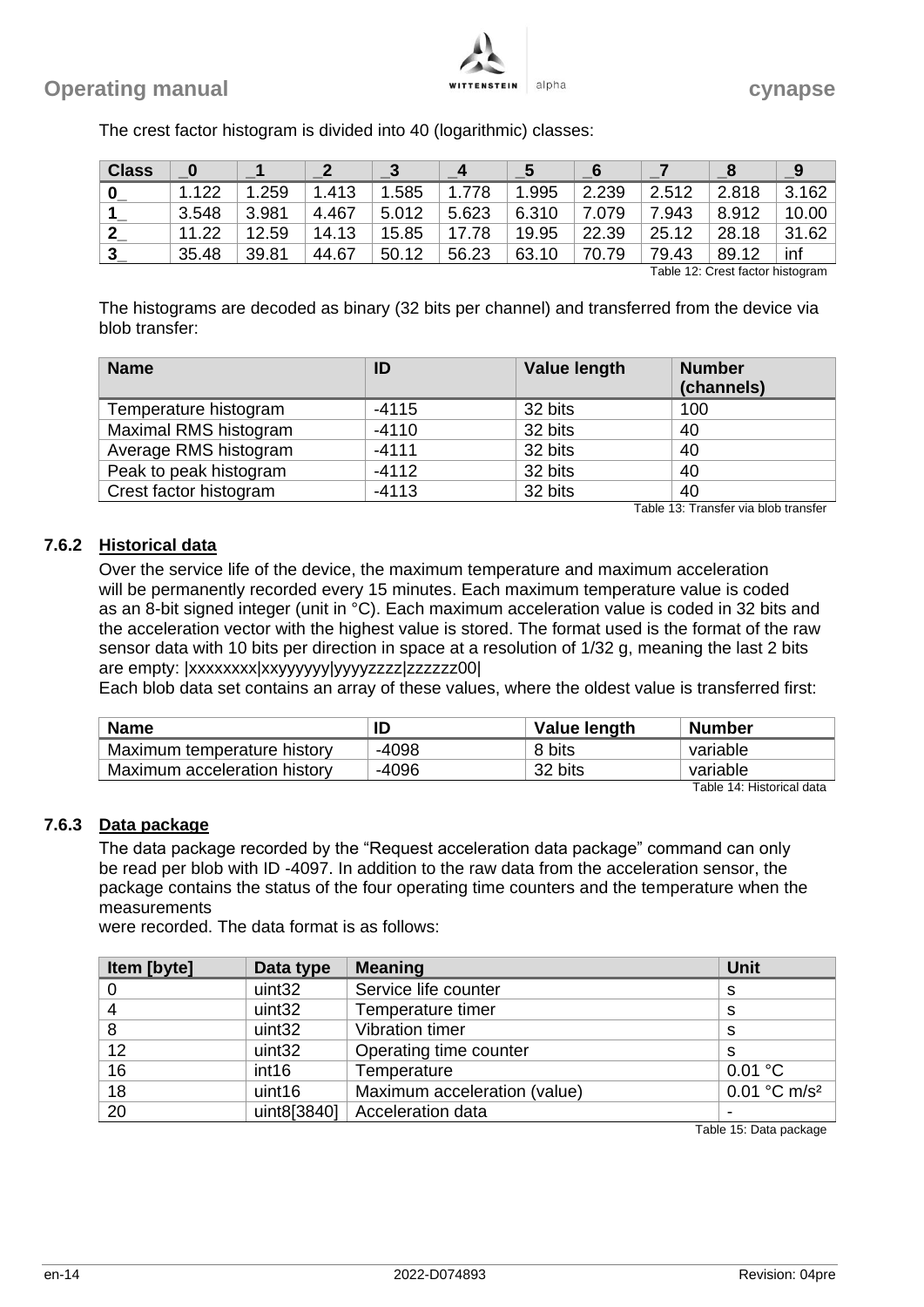

The acceleration data of byte 20 contains the raw acceleration sensor data of 1,024 successive measurements (with 3.2 kHz sampling frequency) in a packaged format. Each measurement accounts for exactly 30 bits in the sequence of X, Y and Z acceleration values per 10 bits (signed int10). The scaling is 1/32 g, following example values with conversion:

| <b>Bit value</b> | <b>Acceleration</b> |
|------------------|---------------------|
| 00 0000 0000     | 0.00 g              |
| 00 0000 0001     | $0.03125$ g         |
| 00 0010 0000     | 1.00 $q$            |
| 01 1111 1111     | ≥ 15.96875 g        |
| 10 0000 0000     | $≤ -16.00 g$        |
| 11 1110 0000     | $-1.00 g$           |
| 11 1111 1111     | $-0.03125$ g        |

Table 16: Example values with conversion

For the accuracy of the values see chapter [10.1](#page-17-0) [Technical data.](#page-17-0)

#### **Firmware update**

The device uses the path standardized by the IO-Link specifications to carry out firmware updates. The user requires the appropriate firmware data file (\*.iolfw) from WITTENSTEIN to do this. The firmware file can be downloaded from the WITTENSTEIN website from the WITTENSTEIN service portal. If you have questions about carrying out updates via IO-Link master, please contact the appropriate manufacturer.

If the connection is disrupted during the transmission of the firmware, the process will be reset and the device restarted with the old firmware. In this case, the firmware update process may need to be re-initiated via the IO-Link master.

# **8 Disposal**

You can get additional information about decommissioning, disassembly and disposal of cynapse from our customer service team.

- Dispose of cynapse at the disposal centers intended for this purpose.
	- Please observe the valid national regulations for waste disposal.

# **9 Malfunctions**

| <b>Fault</b>                         | <b>Possible cause</b>               | Remedy                                            |
|--------------------------------------|-------------------------------------|---------------------------------------------------|
| No connection to cynapse<br>possible | Connected incorrectly               | Check the connection using<br>the list of signals |
|                                      | No IODD or incorrect IODD<br>loaded | Import the appropriate IODD<br>from WITTENSTEIN   |

Table 17: Malfunctions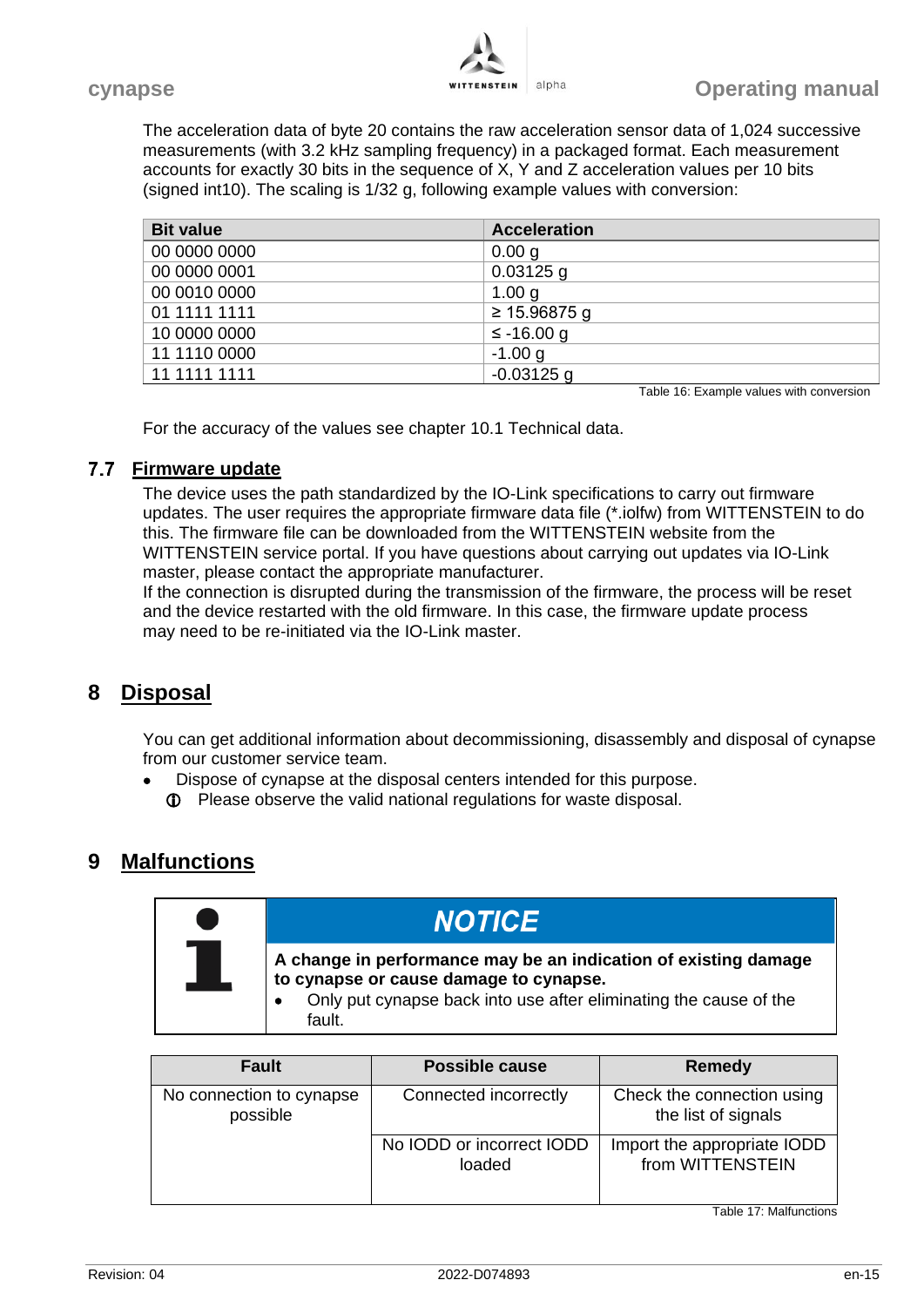

# **10 Annex**

# <span id="page-17-0"></span>**Technical data**

# **10.1.1 Bus data**

| <b>Bus data</b>           |                            |  |
|---------------------------|----------------------------|--|
| Type of transmission      | COM3 (230.4 kbits/s)       |  |
| <b>IO-Link revision</b>   | 1.1                        |  |
| <b>SDCI</b> standard      | IEC 61131-9                |  |
| <b>IO-Link device ID</b>  |                            |  |
| SIO mode                  | Yes                        |  |
| Required master port type | Class A and B              |  |
| Process data              | IN: 16 bytes, OUT: 0 bytes |  |

Table 18: Bus data

#### **10.1.2 Power consumption**

The power consumption of the circuitry via the IO-Link is about 7 mA.

#### **10.1.3 Operating voltage**

Power is supplied to the circuitry via the IO-Link connection to the IO-Link master. In accordance with IO-Link specification [3], this must typically be 24 V with threshold values of 18 V and 30 V.

# **10.2 Identification Plate**

Properties (table column 1) defined in accordance with IO-Link specification, see www.io-link.com.

(\*): These values relate to the individual gearbox with which the cynapse was supplied.

| <b>Property</b>          | Access |      | <b>IO-Link Index   IO-Link Sub Index</b> | <b>Description</b>       |
|--------------------------|--------|------|------------------------------------------|--------------------------|
| Vendor ID                |        | 0x07 | 0x0                                      | 1073                     |
|                          |        | 0x08 | 0x0                                      |                          |
| <b>Vendor Name</b>       |        | 0x10 | 0x0                                      | <b>WITTENSTEIN</b>       |
| <b>Vendor Text</b>       |        | 0x11 | 0x0                                      | www.wittenstein.de       |
| Device ID                |        | 0x09 | 0x0                                      | 3                        |
|                          |        | 0x0A | 0x0                                      |                          |
|                          |        | 0x0B | 0x0                                      |                          |
| Product ID               |        | 0x13 | 0x0                                      | cynapse                  |
| <b>Product Name</b>      |        | 0x12 | 0x0                                      | cynapse                  |
| <b>Product Text</b>      |        | 0x14 | 0x0                                      | cynapse                  |
| <b>Serial Number</b>     |        | 0x15 | 0x0                                      | Serial number (*)        |
| <b>Hardware Revision</b> |        | 0x16 | 0x0                                      | <b>Hardware Revision</b> |
| <b>Firmware Revision</b> |        | 0x17 | 0x0                                      | <b>Software Revision</b> |

Table 19: Identification Plate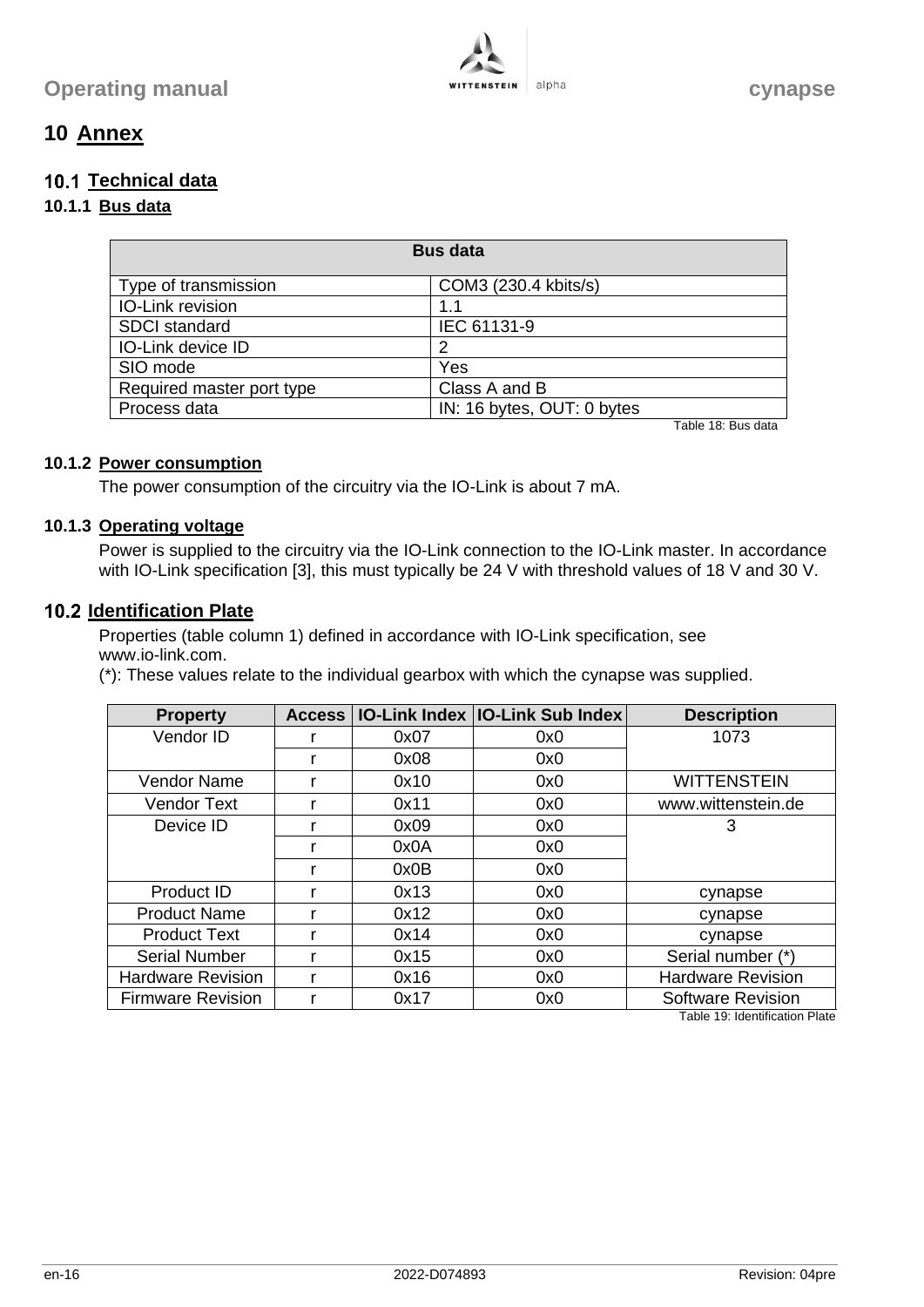#### **10.2.1 Manufacturing Date**

Manufacturing date of the gearbox.

| <b>Parameter</b>     |   |                                                     |
|----------------------|---|-----------------------------------------------------|
| Index                |   | 94                                                  |
| Authorization        |   |                                                     |
| RecordT<br>Data type |   |                                                     |
| Subindex             |   | Byte 815 manufacturing date of the electronic TimeT |
|                      | ⌒ | Byte 07 manufacturing date of the gearbox TimeT     |

Tabelle 20: Manufacturing Date

#### **10.2.2 Material Number**

WITTENSTEIN material number of the gearbox.

| <b>Parameter</b> |         |  |
|------------------|---------|--|
| Index            | 92      |  |
| Authorization    |         |  |
| Data type        | StringT |  |

Tabelle 21: Material Number

# **10.2.3 Ordering Code**

WITTENSTEIN ordering code of the gearbox.

| <b>Parameter</b> |         |
|------------------|---------|
| Index            | 91      |
| Authorization    |         |
| Data type        | StringT |

Tabelle 22: Ordering Code

#### **10.2.4 Asset Id**

WITTENSTEIN assset Id of the gearbox. Unique key for identificaton of the individual gearbox. Used e.g. by the WITTENSTEIN service portal.

| <b>Parameter</b> |   |                                                                                     |
|------------------|---|-------------------------------------------------------------------------------------|
| Index            |   | 94                                                                                  |
| Authorization    |   |                                                                                     |
| Data type        |   | RecordT                                                                             |
| Subindex         |   | Byte 031 short industry 4.0 asset ID StringT                                        |
|                  | ⌒ | Byte 3263 unique industry 4.0 asset ID according to<br>RAMI4.0 (URI format) StringT |

Tabelle 23: Asset Id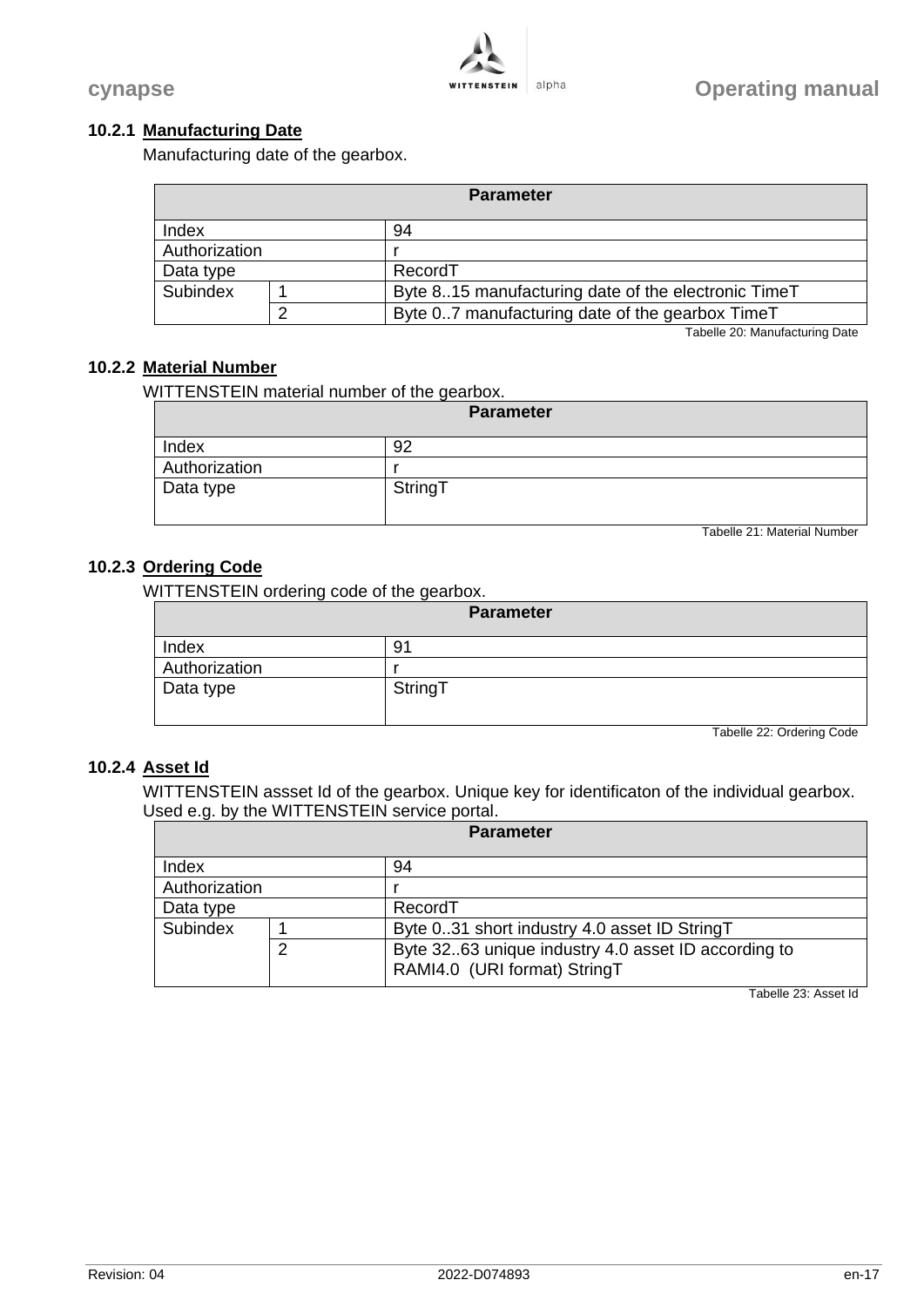# <span id="page-19-0"></span>**10.3 Device Parameters**

# **10.3.1 Operating Temperature Threshold**

Temperature threshold which will, if exceeded, cause the temperature time to increase (index 87)

| <b>Parameter</b>  |             |  |
|-------------------|-------------|--|
| Index             | 82          |  |
| Authorization     | rw          |  |
| Data type         | Float32T    |  |
| Unit              | $^{\circ}C$ |  |
| Conversion factor |             |  |
| Minimum value     | $-50.0f$    |  |
| Maximum value     | 150.0f      |  |

Table 24: Operating Temperature Threshold

#### **10.3.2 Operating Vibration Threshold**

Acceleration threshold which will, if exceeded, cause the acceleration time to increase (index 88)

| <b>Parameter</b>  |                         |  |
|-------------------|-------------------------|--|
| Index             | 83                      |  |
| Authorization     | rw                      |  |
| Data type         | Float32T                |  |
| Unit              | m/s <sup>2</sup>        |  |
| Conversion factor |                         |  |
| Minimum value     | 0.0f                    |  |
| Maximum value     | 544.0f<br>_  _ _ _. _ _ |  |

Table 25: Operating Vibration Threshold

#### **10.3.3 Operation Time**

Time in which both the temperature and acceleration thresholds were simultaneously exceeded (cumulative)

| Parameter                |                     |  |
|--------------------------|---------------------|--|
| Index                    | 89                  |  |
| Authorization            |                     |  |
| Data type                | UIntegerT (4 bytes) |  |
| Unit                     |                     |  |
| <b>Conversion factor</b> | 1/3600              |  |

Table 26: Operation Time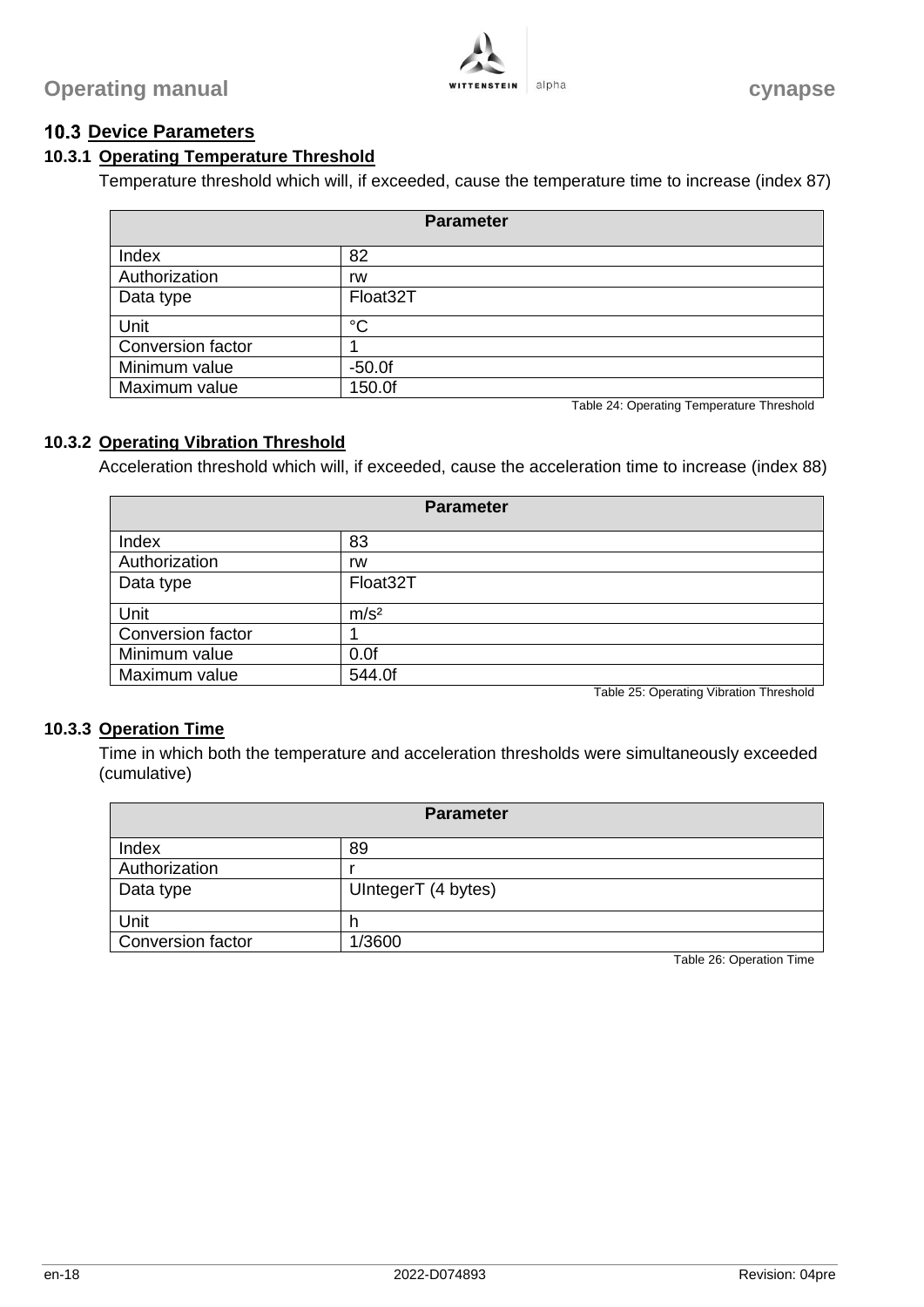

#### **10.3.4 Lifetime**

Total operating time of the circuitry

| <b>Parameter</b>  |                     |  |
|-------------------|---------------------|--|
| Index             | 86                  |  |
| Authorization     |                     |  |
| Data type         | UIntegerT (4 bytes) |  |
| Unit              |                     |  |
| Conversion factor | 1/3600              |  |

Table 27: Lifetime

#### **10.3.5 Temperature Operation Time**

Time in which the temperature threshold was exceeded (cumulative)

| <b>Parameter</b>  |                     |  |
|-------------------|---------------------|--|
| Index             | 87                  |  |
| Authorization     |                     |  |
| Data type         | UIntegerT (4 bytes) |  |
| Unit              |                     |  |
| Conversion factor | 1/3600              |  |

Table 28: Temperature Operation Time

#### **10.3.6 Acceleration Operation Time**

Time in which the acceleration threshold was exceeded (cumulative)

| <b>Parameter</b>         |                     |  |
|--------------------------|---------------------|--|
| Index                    | 88                  |  |
| Authorization            |                     |  |
| Data type                | UIntegerT (4 bytes) |  |
| Unit                     |                     |  |
| <b>Conversion factor</b> | 1/3600              |  |

Table 29: Acceleration Operation Time

#### <span id="page-20-0"></span>**10.3.7 Minimal and Maximal Temperature**

Minimum and maximum temperature value since the last reset (command 0xA0).

| <b>Parameter</b>  |   |                                        |
|-------------------|---|----------------------------------------|
| Index             |   | 71                                     |
| Authorization     |   |                                        |
| Data type         |   | RecordT                                |
| Subindex          |   | Byte 4  7 Minimum temperature Float32T |
|                   | ◠ | Byte 0  3 Maximum temperature Float32T |
| Unit              |   | °C                                     |
| Conversion factor |   |                                        |

Table 30: Minimal and Maximal Temperature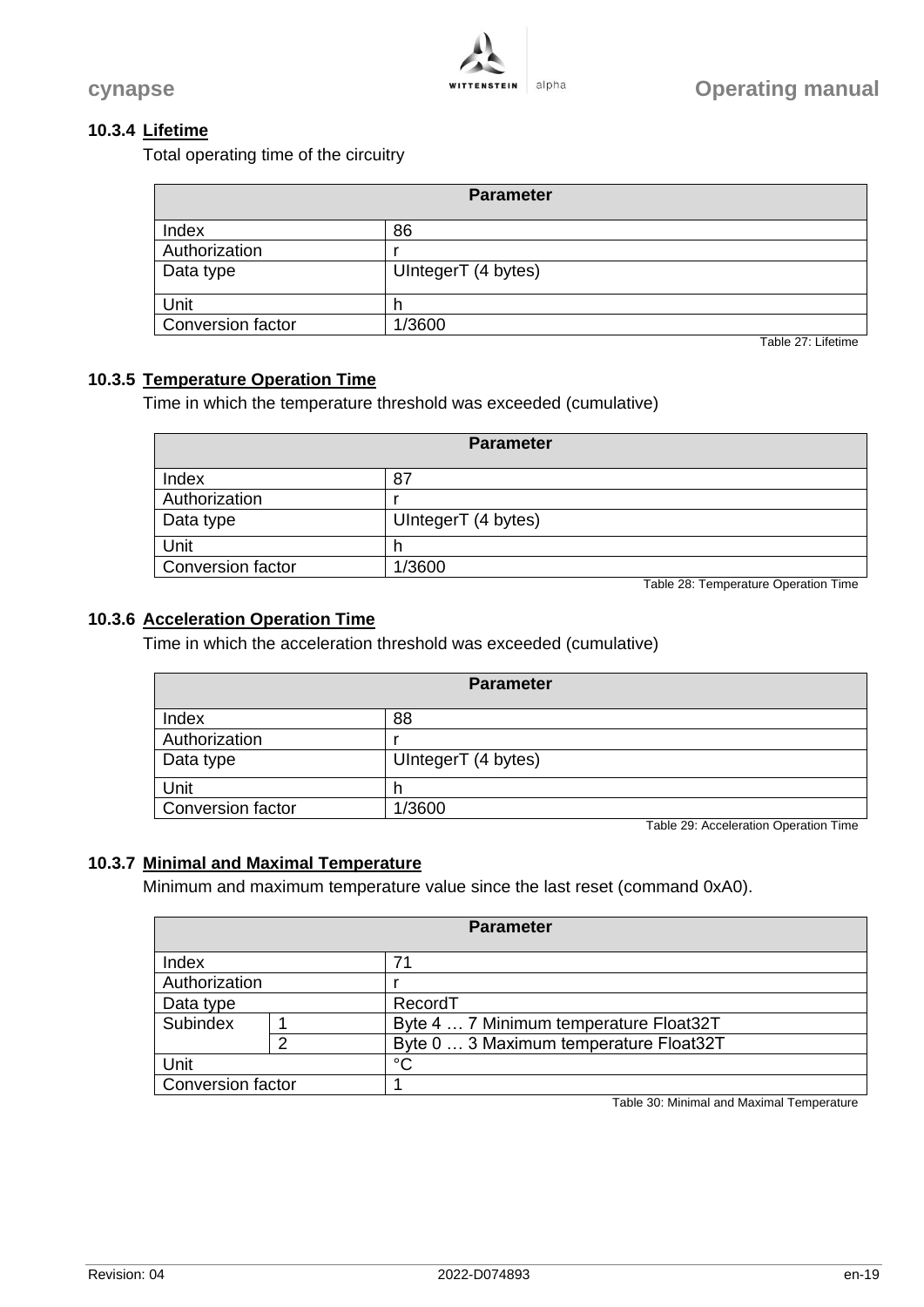

#### **10.3.8 Minimal and Maximal Lifetime Temperature**

Minimum and maximum temperature value over the entire operating.

| <b>Parameter</b>  |   |                                        |
|-------------------|---|----------------------------------------|
| Index             |   | 70                                     |
| Authorization     |   |                                        |
| Data type         |   | RecordT                                |
| Subindex          |   | Byte 4  7 Minimum temperature Float32T |
|                   | ⌒ | Byte 0  3 Maximum temperature Float32T |
| Unit              |   | °C                                     |
| Conversion factor |   |                                        |

Table 31: Minimal and Maximal Lifetime Temperature

#### **10.3.9 Upper Product Temperature Threshold**

Upper temperature threshold defined by WITTENSTEIN. If this value is exceeded and the event is enabled (index 96, subindex 2) the event 0x1852 is generated.

| <b>Parameter</b>         |          |  |
|--------------------------|----------|--|
| Index                    | 69       |  |
| Authorization            |          |  |
| Data type                | Float32T |  |
| Unit                     | $\circ$  |  |
| <b>Conversion factor</b> |          |  |

Table 32: Manufacturer Upper Temperature Threshold

#### **10.3.10 Lower Product Temperature Threshold**

Lower temperature threshold defined by WITTENSTEIN. If the measured value is below this threshold and the event is enabled (index 96, subindex 2) the event 0x1855 is generated.

| <b>Parameter</b>         |          |  |
|--------------------------|----------|--|
| Index                    | 107      |  |
| Authorization            |          |  |
| Data type                | Float32T |  |
| Unit                     | $\circ$  |  |
| <b>Conversion factor</b> |          |  |

Table 33: Manufacturer Lower Temperature Threshold

#### **10.3.11 Upper Application Temperature Threshold**

Upper temperature threshold defined by user. If this value is exceeded and the event is enabled (index 96, subindex 3) the event 0x185A is generated.

| <b>Parameter</b>         |          |  |
|--------------------------|----------|--|
| Index                    | -97      |  |
| Authorization            | rw       |  |
| Data type                | Float32T |  |
| Unit                     | $\sim$   |  |
| <b>Conversion factor</b> |          |  |

Table 34: User Upper Temperature Threshold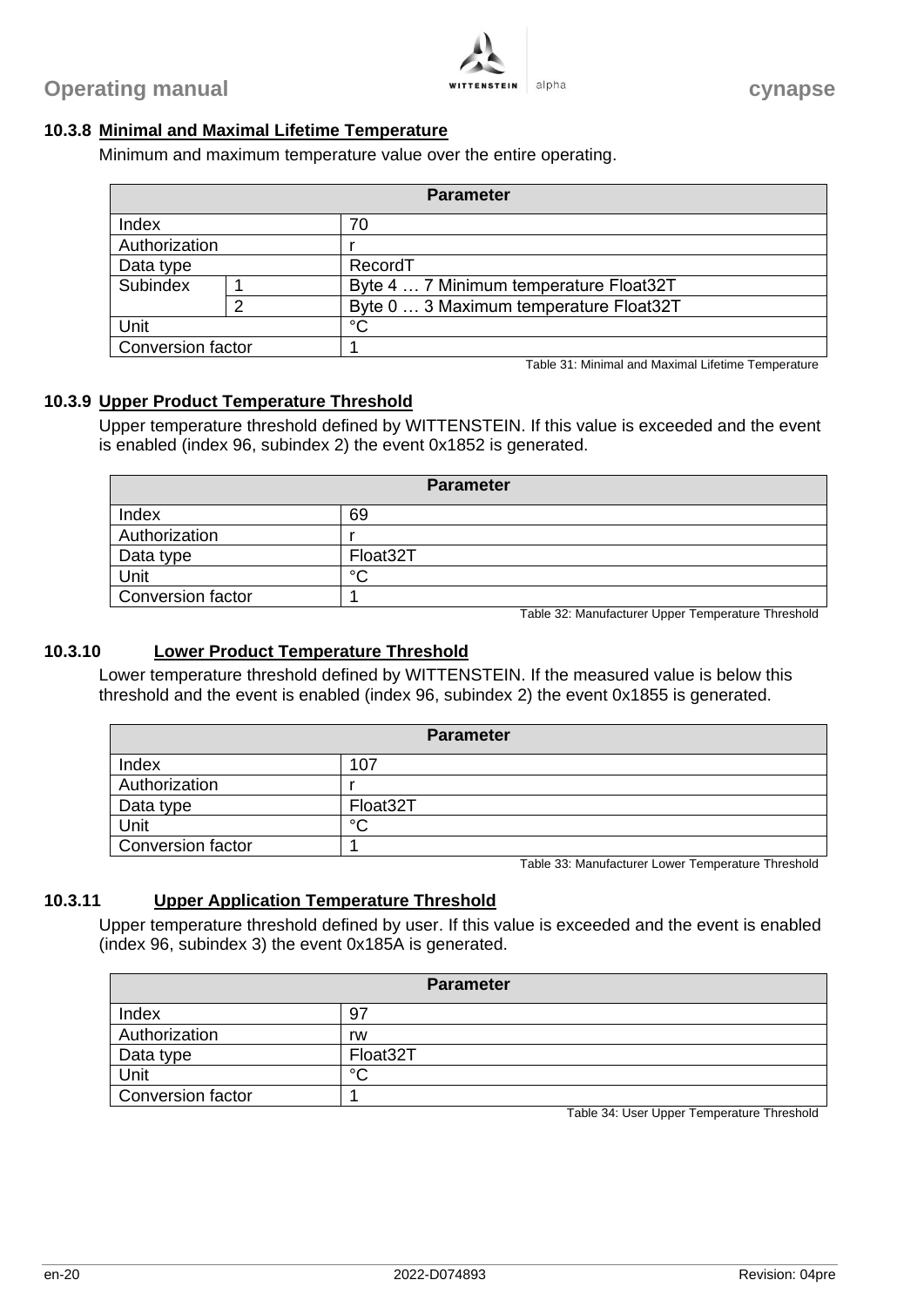

# **10.3.12 Lower Application Temperature Threshold**

Lower temperature threshold defined by user. If the measured value is below this threshold and the event is enabled (index 96, subindex 3) the event 0x1856 is generated.

| <b>Parameter</b>  |                                            |  |
|-------------------|--------------------------------------------|--|
| Index             | 108                                        |  |
| Authorization     | rw                                         |  |
| Data type         | Float32T                                   |  |
| Unit              | $\sim$                                     |  |
| Conversion factor |                                            |  |
|                   | Table 35: User Lower Temperature Threshold |  |

#### **10.3.13 Position**

Spatial position (pitch and roll, 2 values)

| <b>Parameter</b> |            |              |                   |  |
|------------------|------------|--------------|-------------------|--|
| Index            | 75         |              |                   |  |
| Authorization    |            |              |                   |  |
| Data type        | RecordT    |              |                   |  |
| Unit             | ° (Degree) |              |                   |  |
|                  | Byte 3  4  | Pitch        | IntegerT (2 byte) |  |
|                  | Byte 1  2  | Roll         | IntegerT (2 byte) |  |
|                  | Byte 0     | Installation | $0 - V1$          |  |
|                  |            | Position     | $1 - V3$          |  |
|                  |            |              | $2 - B5$          |  |

Table 36: Position



Image 1.4: cynapse orientation of rotation axes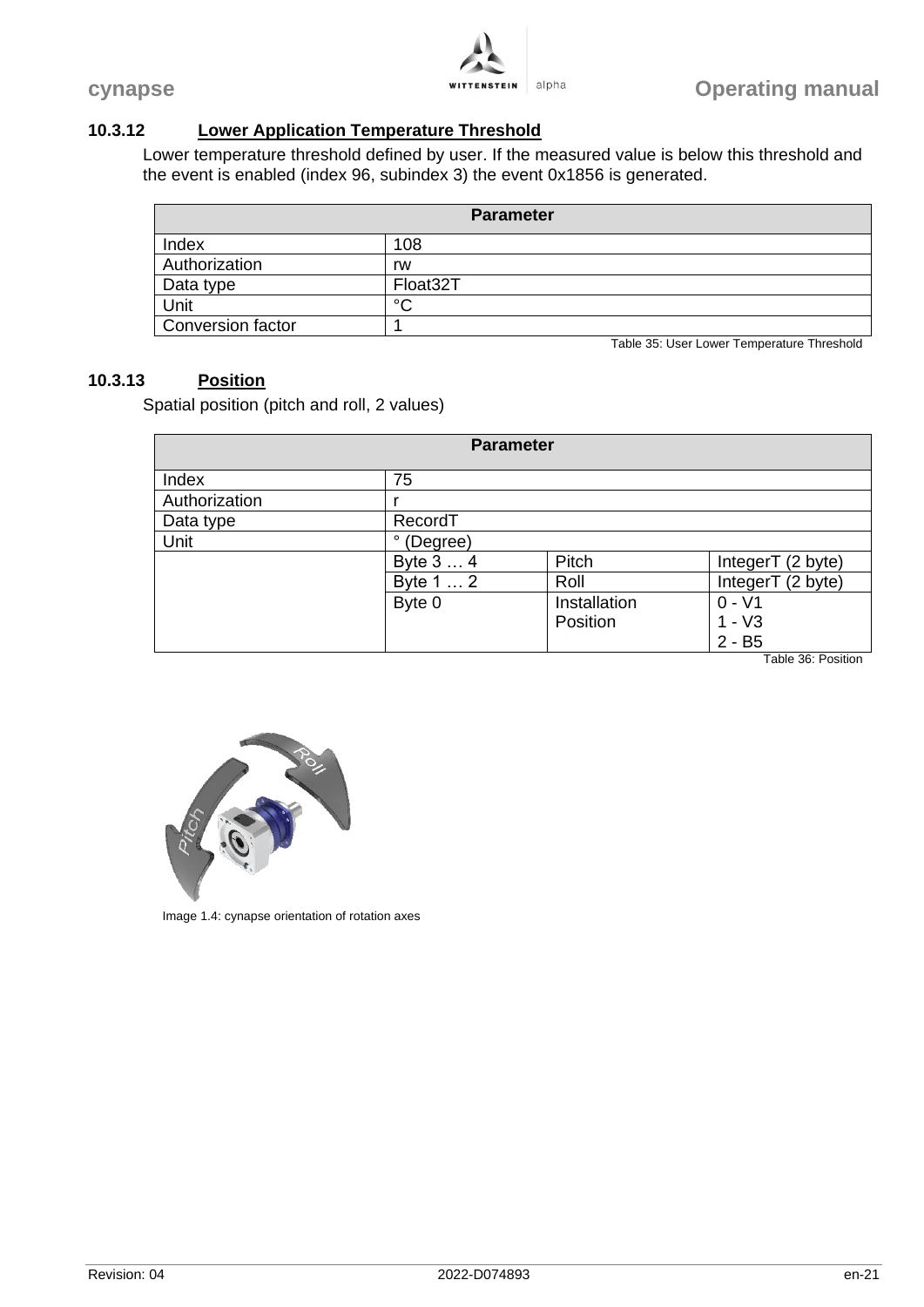

#### **10.3.14 Installation Position Histogram**

Cumulative histogram for installation position B5, V1, V3 across the whole operating time. It is updated every minute.

| <b>Parameter</b> |                   |                          |                     |  |
|------------------|-------------------|--------------------------|---------------------|--|
| Index            | 74                |                          |                     |  |
| Authorization    |                   |                          |                     |  |
| Data type        | RecordT           |                          |                     |  |
|                  | Byte 8  11        | Installation position B5 | UIntegerT (4 bytes) |  |
|                  | Byte 4  7         | Installation position V1 | UIntegerT (4 bytes) |  |
|                  | Byte $0 \ldots 3$ | Installation position V3 | UIntegerT (4 bytes) |  |

Table 37: Installation Position Histogram

#### **10.3.15 Application Shock Threshold**

User defined acceleration threshold. If this value is exceeded and the event is enabled (index 96, subindex 5) the event 0x185B is generated.

| <b>Parameter</b>         |                  |  |
|--------------------------|------------------|--|
| Index                    | 98               |  |
| Authorization            | rw               |  |
| Data type                | Float32T         |  |
| Unit                     | m/s <sup>2</sup> |  |
| <b>Conversion factor</b> |                  |  |
| Minimum value            | 0.0f             |  |
| Maximum value            | 544.0f           |  |

Table 38: User Shock Threshold

#### **10.3.16 Application Vibration Threshold**

User defined vibration threshold (amount of the RMS value over 3 axes). If this value is exceeded and the event is enabled (index 96, subindex 7) the event 0x185D is generated.

| <b>Parameter</b>  |                  |  |
|-------------------|------------------|--|
| Index             | 103              |  |
| Authorization     | rw               |  |
| Data type         | Float32T         |  |
| Unit              | m/s <sup>2</sup> |  |
| Conversion factor |                  |  |
| Minimum value     | 0.0f             |  |
| Maximum value     | 544.0f           |  |

Table 39: User Shock Threshold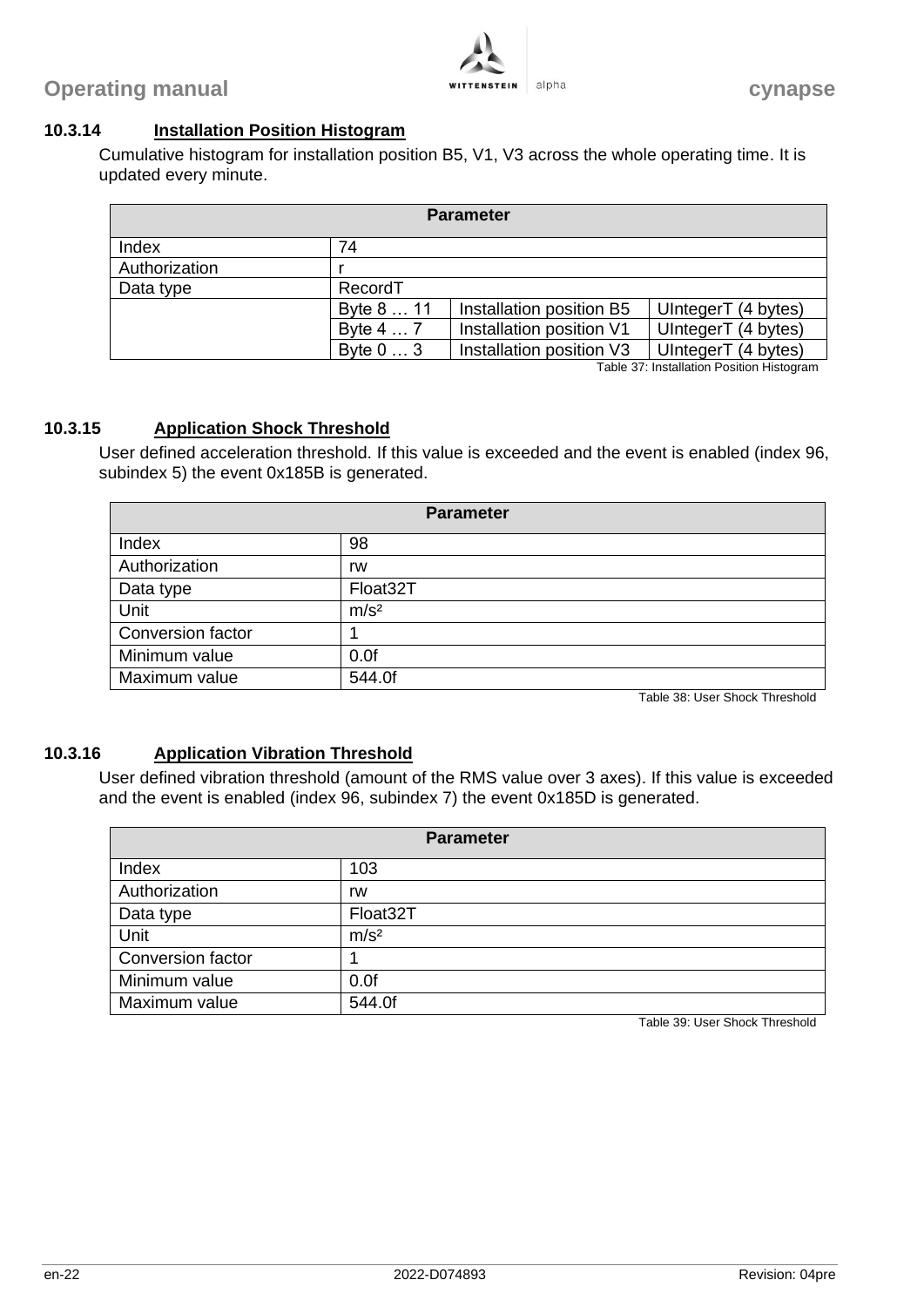

# <span id="page-24-0"></span>**10.3.17 Minimum and Maximum Acceleration**

Minimum and maximum measured acceleration since last reset (command 0xA1 or "device reset").

| <b>Parameter</b> |                |                  |                                                       |          |  |
|------------------|----------------|------------------|-------------------------------------------------------|----------|--|
| Index            |                | 105              |                                                       |          |  |
| Authorization    |                | r                |                                                       |          |  |
| Data type        |                | RecordT          |                                                       |          |  |
| Unit             |                | m/s <sup>2</sup> |                                                       |          |  |
| Subindex         | 1              | Byte 36  40      | Minimum Tangential Acceleration                       | Float32T |  |
|                  | $\overline{2}$ | Byte 32  35      | Minimum Axial Acceleration                            | Float32T |  |
|                  | 3              | Byte 28  31      | <b>Minimum Radial Acceleration</b>                    | Float32T |  |
|                  | 4              | Byte 24  27      | <b>Maximum Tangential Acceleration</b>                | Float32T |  |
|                  | 5              | Byte 20  23      | <b>Maximum Axial Acceleration</b>                     | Float32T |  |
|                  | 6              | Byte 16  19      | <b>Maximum Radial Acceleration</b>                    | Float32T |  |
|                  | $\overline{7}$ | Byte 12  15      | Tangential Component of max.<br>Amount (Sub.Index 10) | Float32T |  |
|                  | 8              | Byte 8  11       | Axial Component of max. Amount<br>(Sub.Index 10)      | Float32T |  |
|                  | 9              | Byte 4  7        | Radial Component of max. Amount<br>(Sub.Index 10)     | Float32T |  |
|                  | 10             | Byte 0  3        | <b>Maximum Amount of Acceleration</b>                 | Float32T |  |

Table 40: Minimum and Maximum Acceleration

#### <span id="page-24-1"></span>**10.3.18 Minimum and Maximum Vibration**

Minimum and maximum vibration (RMS of acceleration) since last reset (command 0xA5 or "device reset").

|               |                |                  | <b>Parameter</b>                                      |          |
|---------------|----------------|------------------|-------------------------------------------------------|----------|
| Index         |                | 106              |                                                       |          |
| Authorization |                | r                |                                                       |          |
| Data type     |                | RecordT          |                                                       |          |
| Unit          |                | m/s <sup>2</sup> |                                                       |          |
| Subindex      | $\mathbf 1$    | Byte 36  40      | Minimum Tangential Vibration                          | Float32T |
|               | $\overline{2}$ | Byte 32  35      | <b>Minimum Axial Vibration</b>                        | Float32T |
|               | 3              | Byte 28  31      | Minimum Radial Vibration                              | Float32T |
|               | 4              | Byte 24  27      | <b>Maximum Tangential Vibration</b>                   | Float32T |
|               | 5              | Byte 20  23      | <b>Maximum Axiale Vibration</b>                       | Float32T |
|               | 6              | Byte 16  19      | <b>Maximum Radial Vibration</b>                       | Float32T |
|               | $\overline{7}$ | Byte 12  15      | Tangential Component of max. Amount<br>(Sub.Index 10) | Float32T |
|               | 8              | Byte 8  11       | Axial Component of max. Amount<br>(Sub.Index 10)      | Float32T |
|               | 9              | Byte 4  7        | Radial Component of max. Amount<br>(Sub.Index 10)     | Float32T |
|               | 10             | Byte 0  3        | Maximum Amount of Vibration                           | Float32T |

Table 41: Minimum and maximum vibration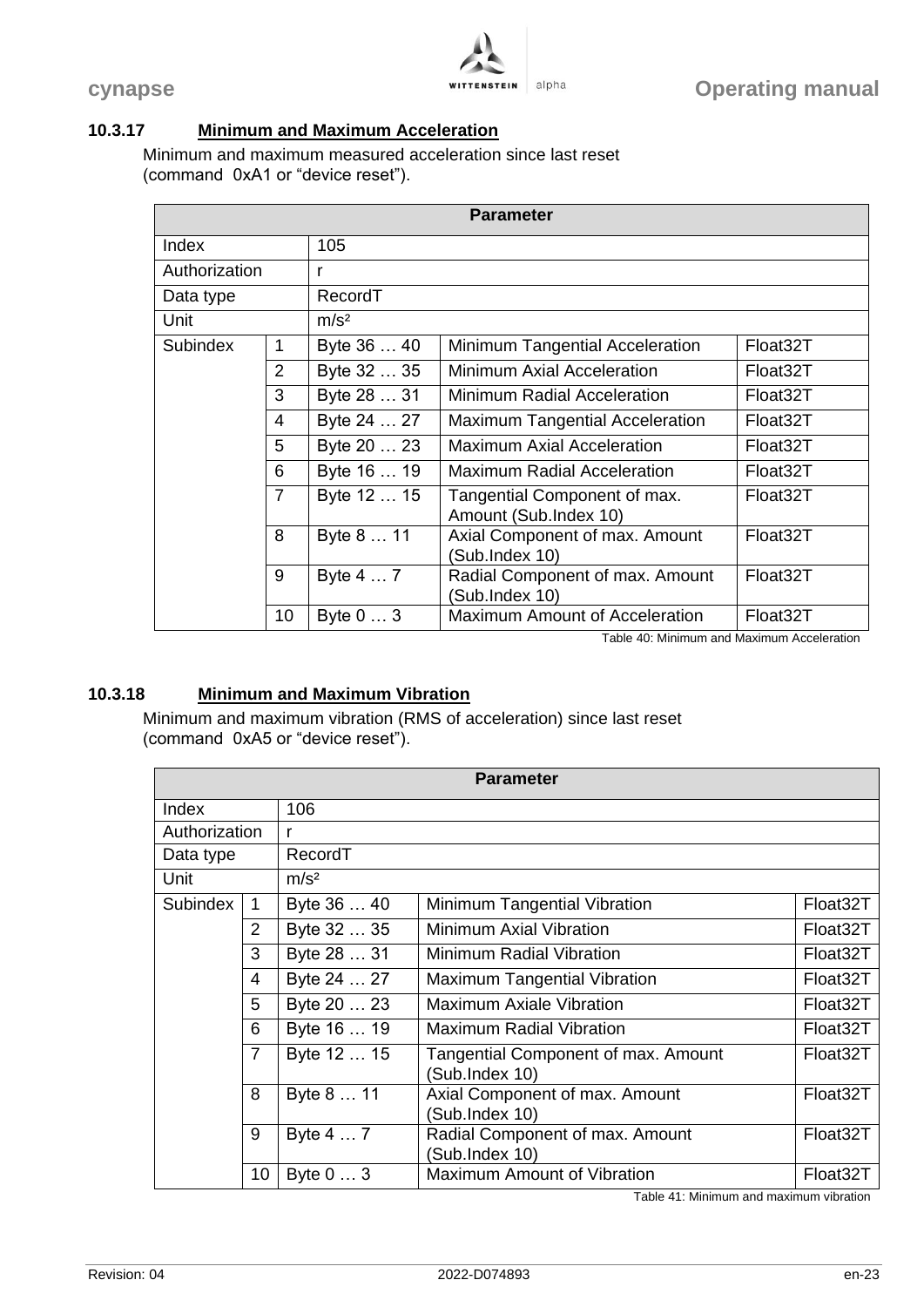

# **10.3.19 Settings**

Approval for generating events and selection of the process data profil. The combination of index and subindex is relevant

Subindex 1-8 each have the data type BooleanT Subindex 0: Bit 0, see subindex 1 Subindex 0: Bit 1, see subindex 2, etc. Subindex 9: see Process Data Profil

| <b>Parameter</b> |                |                     |                                                            |  |  |
|------------------|----------------|---------------------|------------------------------------------------------------|--|--|
| Index            |                | 96                  |                                                            |  |  |
| Authorization    |                | rw                  |                                                            |  |  |
| Data type        |                | UIntegerT (4 bytes) |                                                            |  |  |
| <b>Subindex</b>  | 1              | Byte 0 Bit 0        | General event approval                                     |  |  |
|                  | 2              | Byte 0 Bit 1        | Event for breaking the product temperature threshold value |  |  |
|                  |                |                     | "Upper Product Temperature Threshold" or                   |  |  |
|                  |                |                     | "Lower Product Temperature Threshold"                      |  |  |
|                  | 3              | Byte 0 Bit 2        | Event for breaking the user defined application threshold  |  |  |
|                  |                |                     | value                                                      |  |  |
|                  |                |                     | "Upper Application Temperature Threshold" or               |  |  |
|                  |                |                     | "Lower Application Temperature Threshold"                  |  |  |
|                  | 4              | Byte 0 Bit 3        | Not used                                                   |  |  |
|                  | 5              | Byte 0 Bit 4        | Event for exceeding threshold value                        |  |  |
|                  |                |                     | "Application Shock Threshold"                              |  |  |
|                  | $\overline{7}$ | Byte 0 Bit 6        | Event for exceeding threshold value                        |  |  |
|                  |                |                     | "Application Vibration Threshold"                          |  |  |
|                  | 8              | Byte 0 Bit 7        | Not used                                                   |  |  |
|                  | 9              | Byte 1              | Process Data Profil, see table                             |  |  |

Table 42: Settings

| <b>Process Daten Profile</b> |                                         |  |  |  |  |
|------------------------------|-----------------------------------------|--|--|--|--|
| UIntegerT8<br>Data type      |                                         |  |  |  |  |
| Authorization                | rw                                      |  |  |  |  |
| Profile                      | RMS, Peak to Peak, Temperature          |  |  |  |  |
|                              | Acceleration, Peak to Peak, Temperature |  |  |  |  |
|                              | RMS, Acceleration, Temperature          |  |  |  |  |

Table 43: Process Data Profile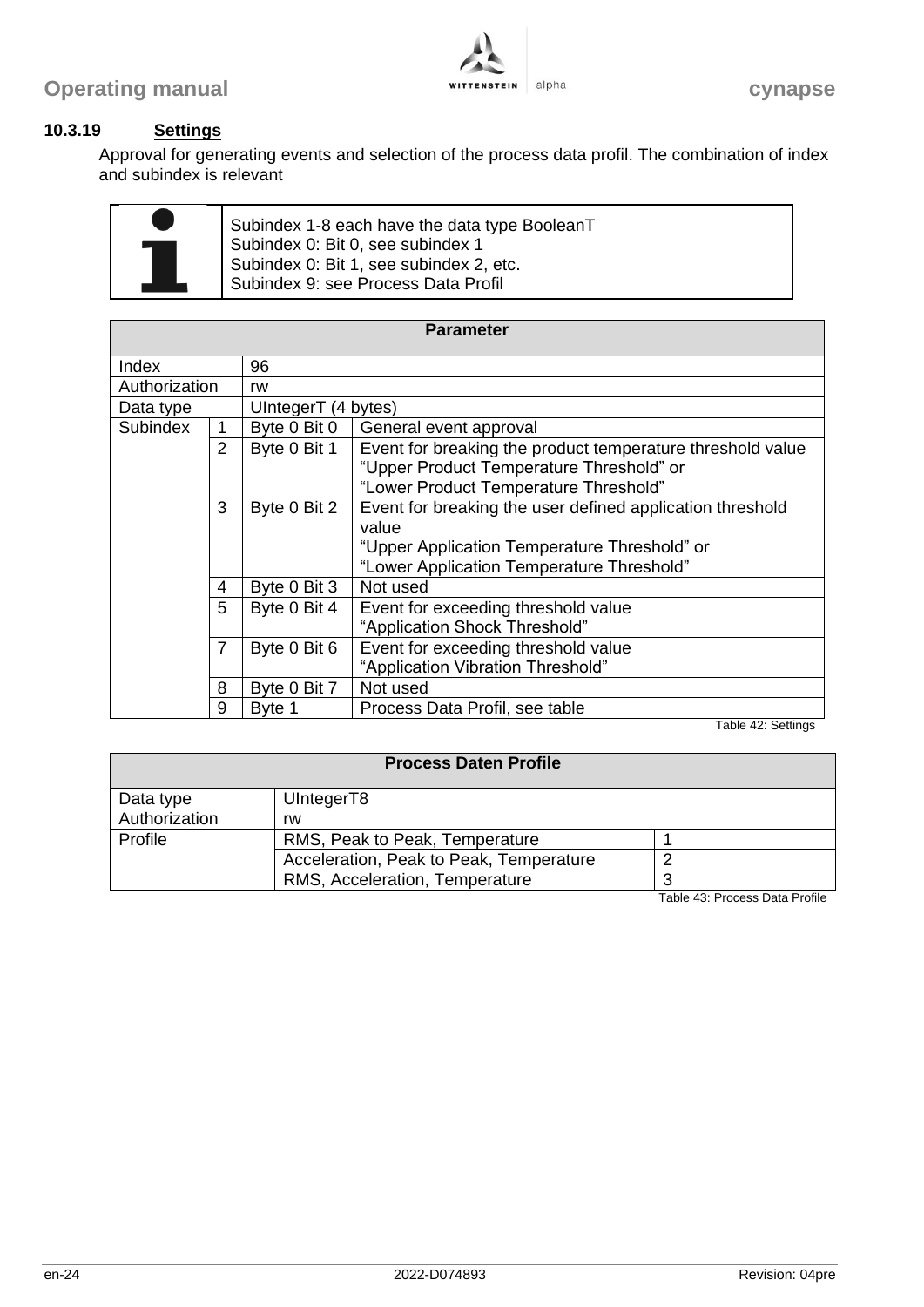

# **10.4 Standard Parameters**

The following optional IO-Link parameters are supported by cynapse, see [3]:

| <b>Parameter</b>               | <b>IO-Link Index</b> |
|--------------------------------|----------------------|
| System command                 | 0x02                 |
| Data storage index             | 0x03                 |
| <b>Device Access Locks</b>     | 0x0C                 |
| <b>Profile Characteristics</b> | 0x0D                 |
| PDInputDescriptor              | 0x0E                 |
| PDOutputDescriptor             | 0x0F                 |
| <b>Vendor Text</b>             | 0x11                 |
| Product ID                     | 0x13                 |
| <b>Product Text</b>            | 0x14                 |
| <b>Serial Number</b>           | 0x15                 |
| <b>Hardware Revision</b>       | 0x16                 |
| <b>Firmware Revision</b>       | 0x17                 |
| Application specific tag       | 0x18                 |
| <b>Function tag</b>            | 0x19                 |
| Location tag                   | 0x1A                 |
| Error count                    | 0x20                 |
| Device status                  | 0x24                 |
| Detailed device status         | 0x25                 |
| Process Data Input             | 0x28                 |
| <b>Process Data Output</b>     | 0x29                 |
| <b>Blob ID</b>                 | 0x31                 |
| <b>Bloc CH</b>                 | 0x32                 |
| <b>Firmware Update</b>         | 0x43BD               |
| Password                       |                      |
| <b>Firmware Update</b>         | 0x43BE               |
| Hardware ID Key                |                      |
| <b>Bootmode Status</b>         | 0x43BF               |

Table 44: Standard Parameters